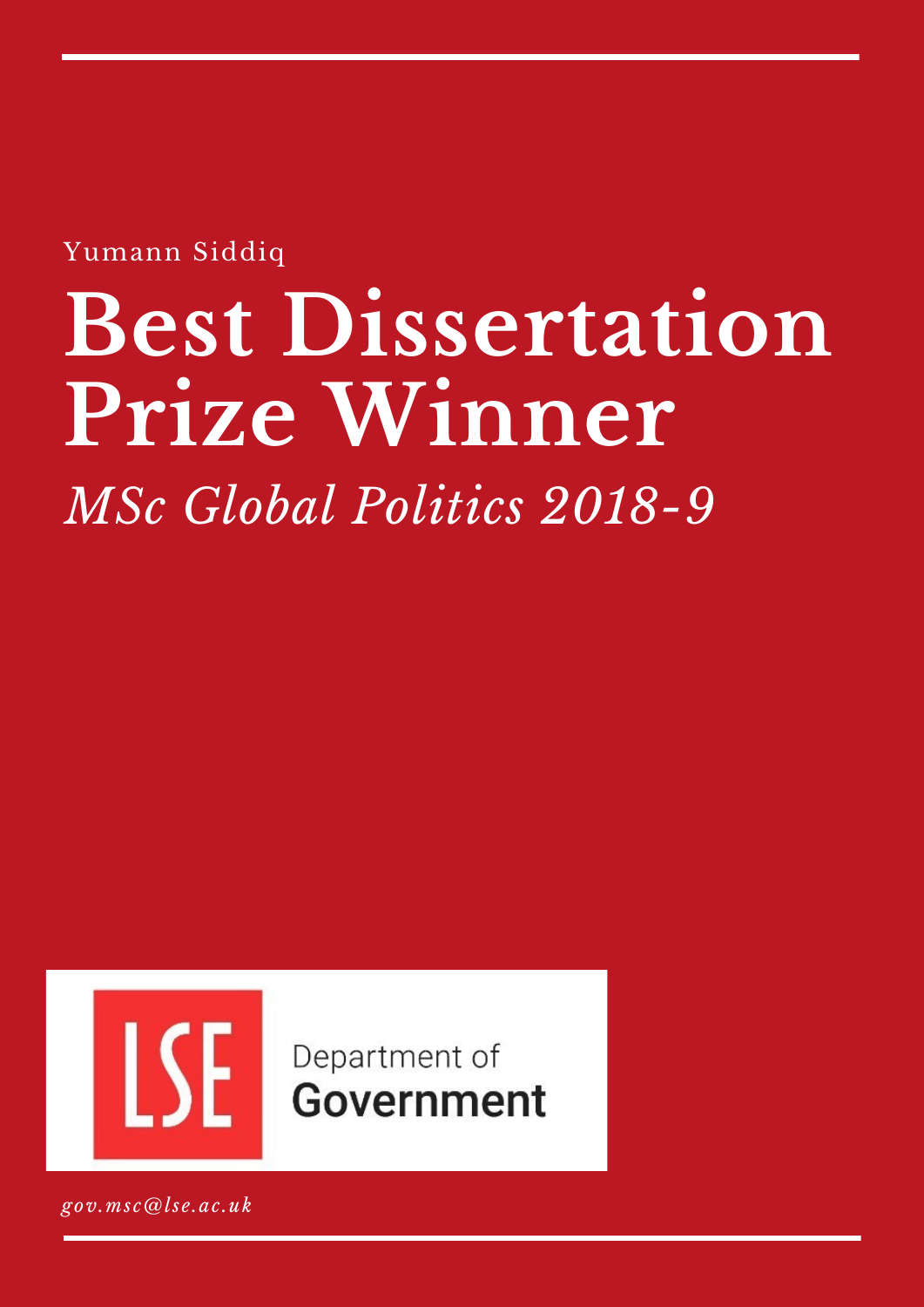**The Forest Stewardship Council and Colonialism: A critical anti-colonial analysis of the Forest Stewardship Council's Normative Framework** 

A dissertation submitted to the Department of Government, the London School of Economics and Political Science, in part completion of the requirements for the MSc in Global Politics.

August 2018

Word Count: 10, 214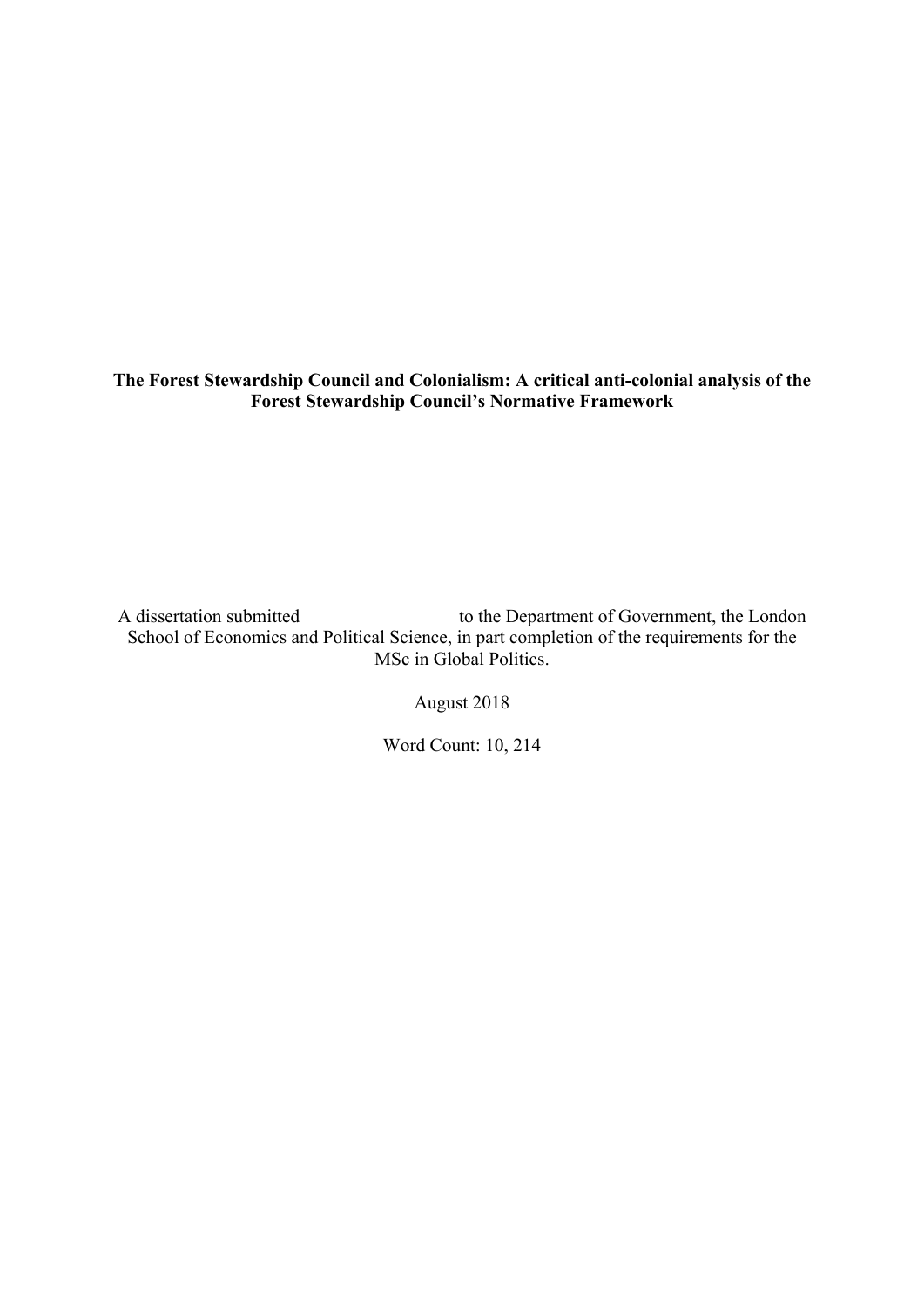# **Table of Contents**

| 4.1 Simmons and Dei's discursive anti-colonial framework and Corntassel's        |
|----------------------------------------------------------------------------------|
| 4.2 Combined anti-colonial framework and sustainable self-determination theory17 |
|                                                                                  |
|                                                                                  |
|                                                                                  |
|                                                                                  |
|                                                                                  |
|                                                                                  |
|                                                                                  |
|                                                                                  |
|                                                                                  |
|                                                                                  |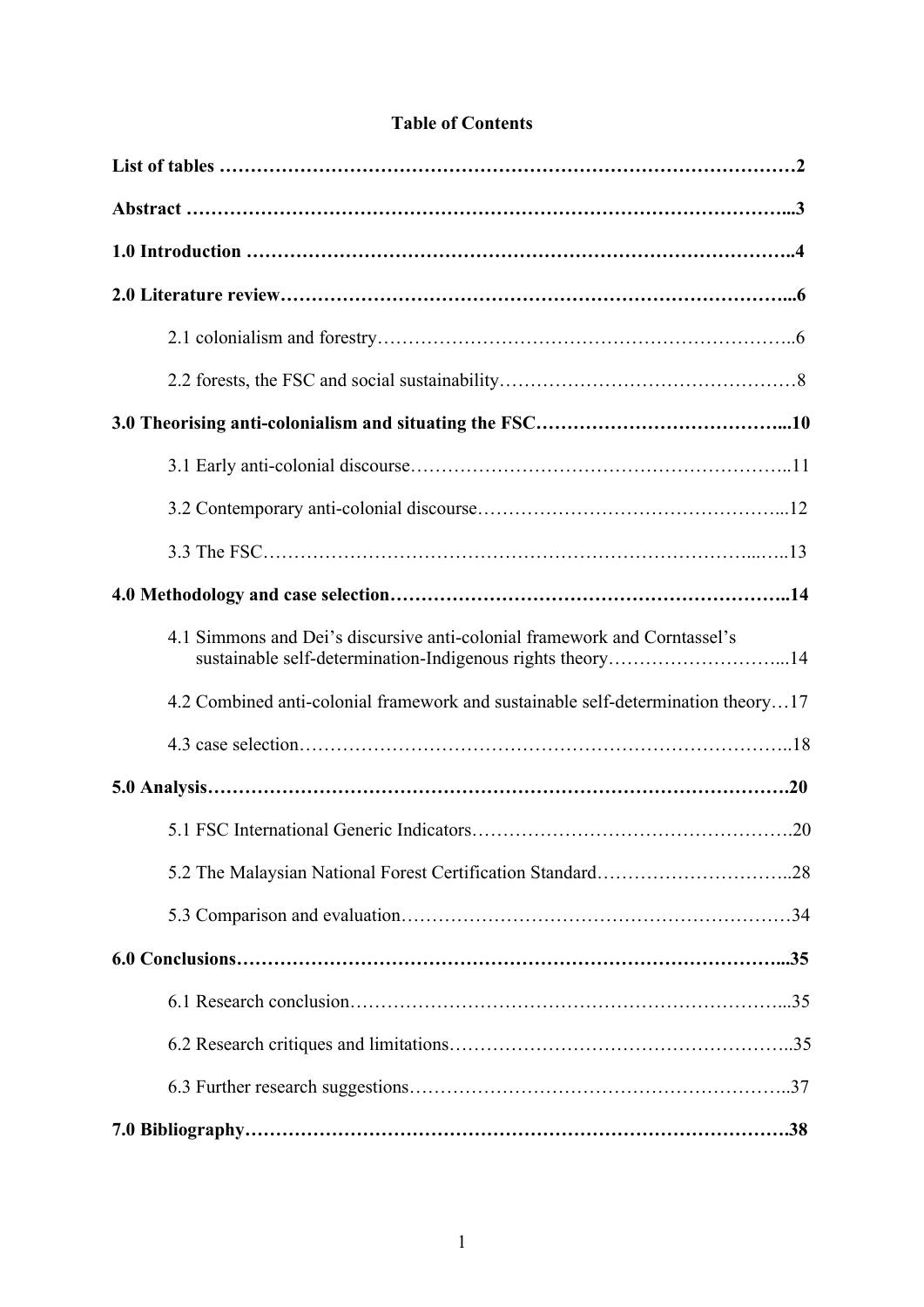## **List of Tables:**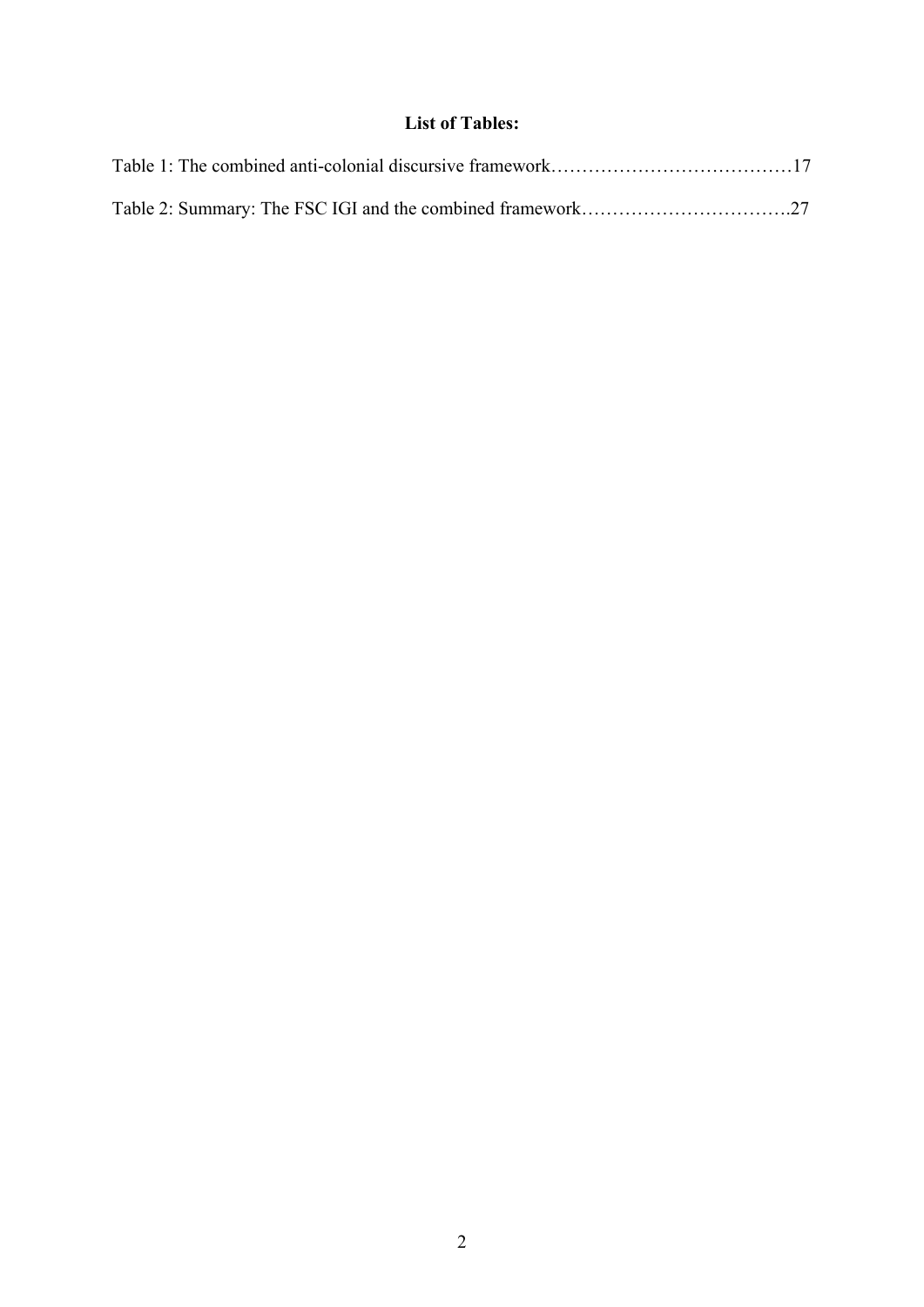## **Abstract**

The insurmountable complexity of global sustainable forest management has proved immensely challenging for appropriate governance. The Forest Stewardship Council (FSC) has emerged as the leader in this sphere, being highly commended by both environmental and social NGOs. However, literature is sparse in evaluating the FSC's social sustainability and in particularly that related to the needs and values of Indigenous Peoples. This study therefore builds upon key anti-colonial discourse in devising a combined anti-colonial discursive framework to interrogate the FSC's normative framework from the perspective of Indigenous Peoples. The study combines Simmons and Dei's (2012) discursive anti-colonial framework and Corntassel's (2008) sustainable self-determination-Indigenous rights theory. The analysis is conducted upon the FSC's principles, criteria and indicators as well as the FSC approved Malaysian National Forest Stewardship Standard to research the transfer of norms from the global to national level, as well as the underlying extent of coloniality within such norms. The study finds that the level of coloniality in the FSC's global level norms is mixed, with the organisation positively assisting intersectional Indigenous participation and respect for the centrality of spirituality for Indigenous Peoples. However, aspects of coloniality of power harm opportunity for valuable Indigenous voice and self-determination. Analyses of the national level reveals an increase in the extent of coloniality from the global. Verifiers in the Malaysian standard prove detrimental in areas most pertinent to Indigenous peoples such as the withholding of rights. The comparison between global and national levels reveals weak ability to consistently transfer the nature of its norms as the extent of coloniality in FSC norms increases at the national level. The study proposes further research to apply the combined framework on more normatively strict FSC guidelines as well as FSC documents revealing the outcomes of forest certification to move from discourse to practice.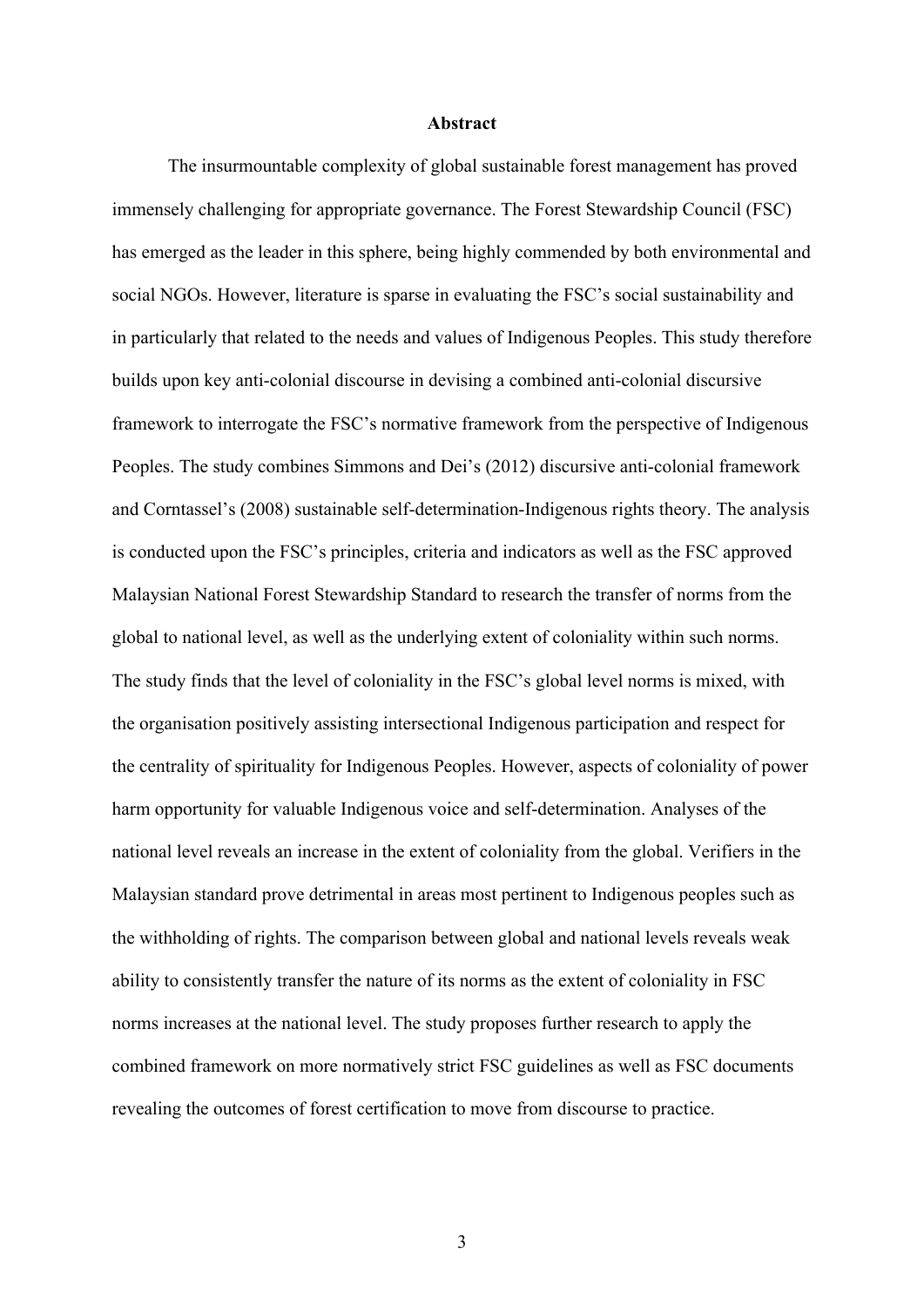## 1.0 Introduction

Rapid deforestation and forest degradation as well as their increasingly notable effects on climate change, biodiversity and locally affected peoples has led forest management to be a pressing concern for environmental groups and governments. However, the insurmountable complexity of the global narratives on forests leads their meaning, value and use to widely diverge depending on whose interest is emphasised. Forests are and have *always* been highly valued on a local and global scale, yet they mean different things to different people, reflected not only by stakeholders' interests, but also in forest scholarship. These values and meanings are therefore heterogenous and often conflict. Within this state of affairs, appropriate sustainable governance of forests has proven to be a challenging task.

Given the diverging interests, multilateral governance of forests is largely inadequate as despite efforts leading up to the 1992 United Nations Conference on Environment and Development (UNCED), no single and binding international agreement on the sustainable management of forests exists. Instead the subdued 'Non-Legally-Binding Authoritative Statement of Principles for a Global Consensus on the Management, Conservation and Sustainable Development of All Types of Forests' was made. However, in the midst of 'new governance' of the 1980s, private governance and public-private partnerships proliferated with market-driven certification schemes gaining traction in many environmental issue areas. The Forest Certification Council (FSC) came into being in 1993 and its balanced tripartite decision-making structure reflecting ecological, economic and social interests as well as its global outlook presented it as a solution for all forest meanings and values. Indeed, it garners consistent support from the three main stakeholder groups and incites national forest policies suggesting that it now even shapes the global discourse on sustainable forestry (Pattberg, 2005, p. 369).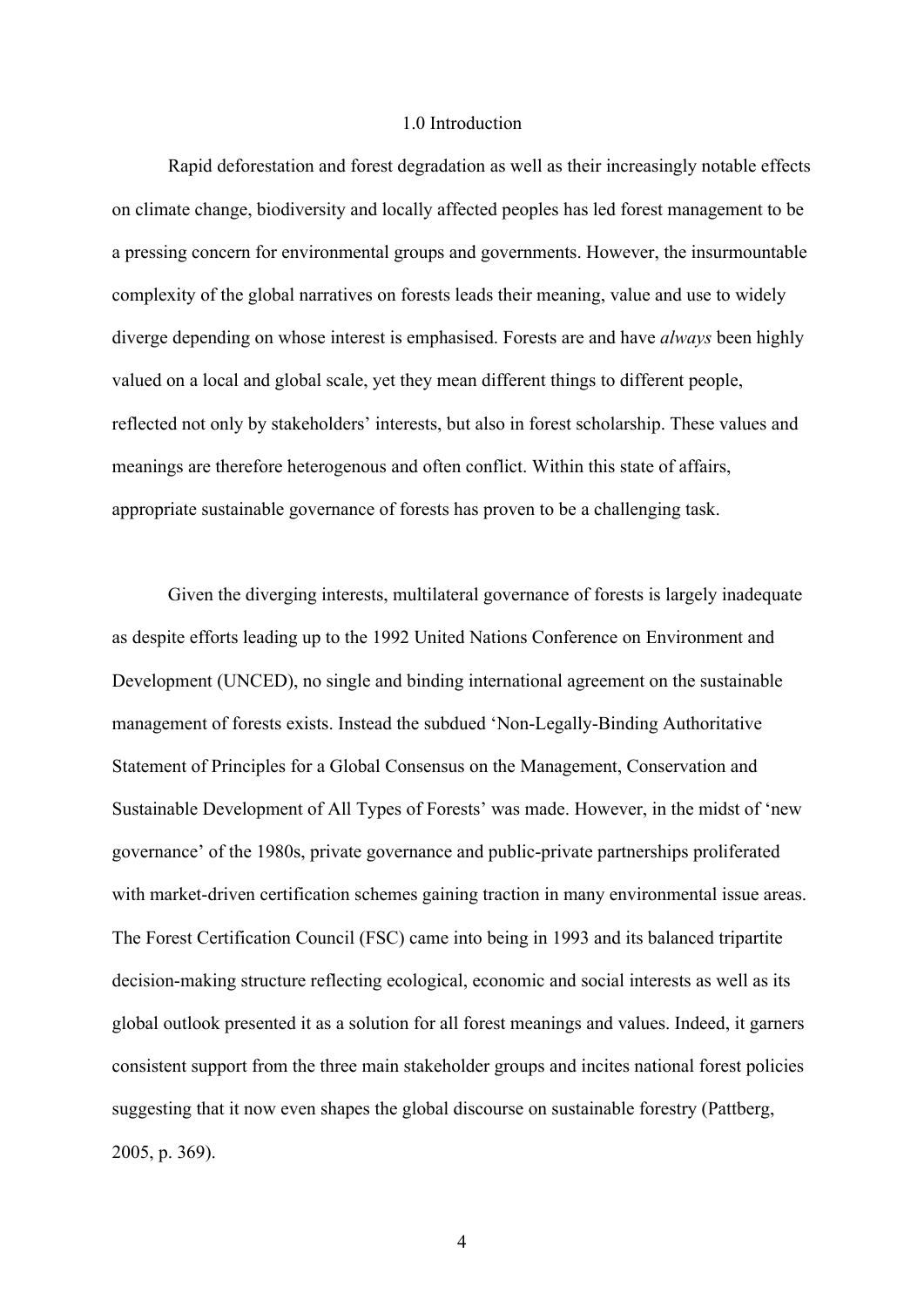Notwithstanding this, colonial empires, particularly European empires, have historically used ecological conservation areas and management strategies to preserve their ideals and perceptions of nature; displacing, marginalising and diminishing the rights and livelihoods of forest dependent Indigenous peoples and local communities (IPLCs). Of course, this was done alongside mass killing of Indigenous peoples (IPs) through nonecological colonial objectives as well. In the globalised contemporary world, neo-colonialism now exists with exploitation and displacement of IPs by multilateral institutions, multinational corporations, and many dominant environmental and social NGOs. Indeed, even the UN 'Reducing Emissions from Deforestation and Forest Degradation Plus' program has been accused of resting on colonial norms and discourses (see Cabello and Gilbertson, 2012; Chomba et al., 2016). Therefore, with its uniquely equitable governance structure and support from many social and rights-based interests and organisations, this dissertation asks whether the FSC really is a 'gamechanger' in the social governance of forests or whether it too is simply a neo-colonial forest management mechanism exerting oppression over IPs.

This dissertation begins with a literature review in Part 2.0 which presents the relationship between colonialism and forest management, both historically and in the present day. Then it explains the complexity of the global forest management situation and highlights how the FSC attempts to manage such complexity as well as scholarship noting its success. Next a gap in the literature is revealed on the successes of the FSC in terms of social sustainability, and in particularly that from an Indigenous perspective. Part 3.0 briefly presents key anti-colonial discourse and theory to help situate and explain the underlying assumptions that the following analytical framework will use. Furthermore, FSC workings are described to help contextualise how the FSC creates the texts that will be analysed. Part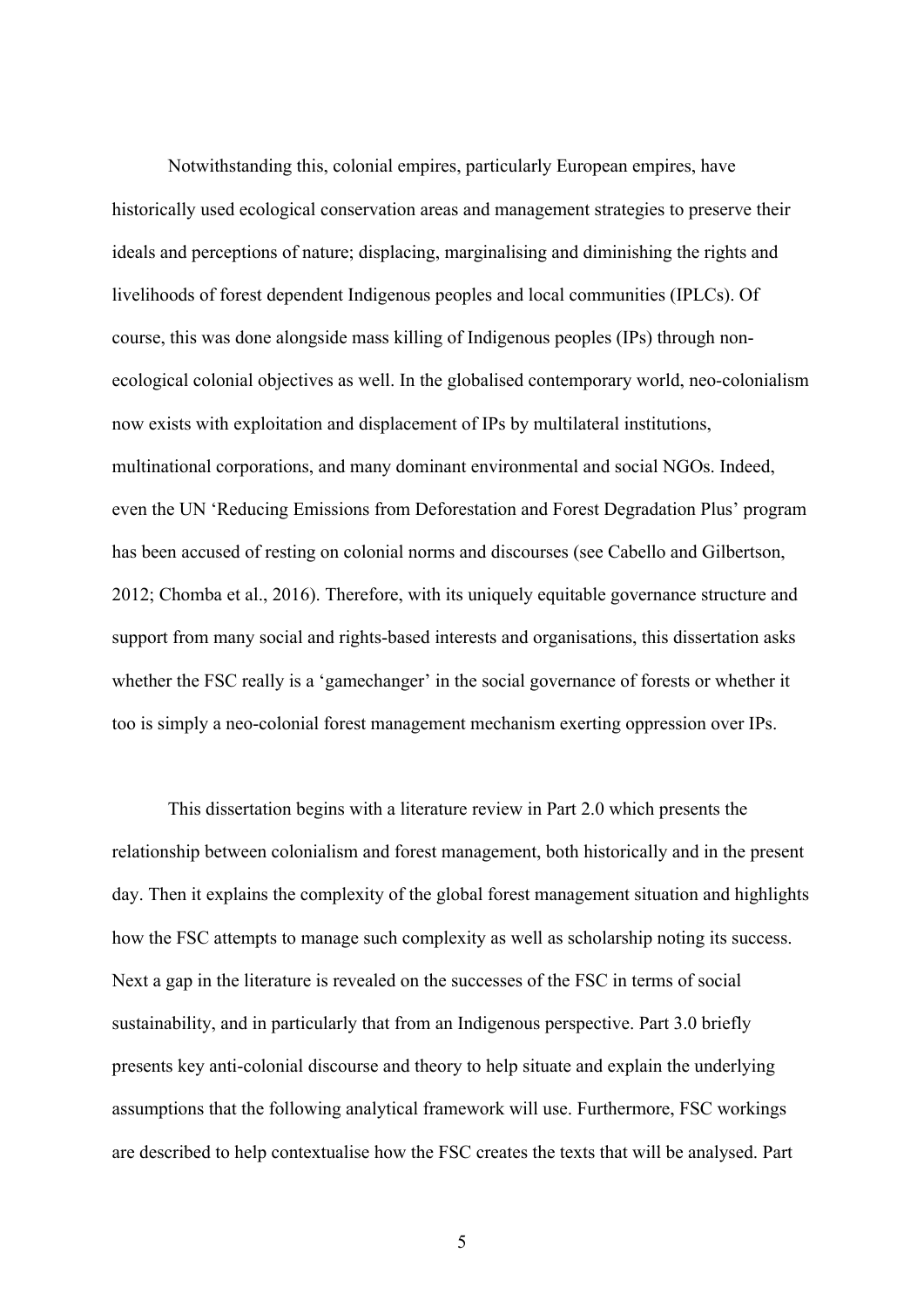4.0 explains Simmons and Dei's (2012) discursive anti-colonial framework and Corntassel's (2008) sustainable self-determination-Indigenous rights theory, both of which will be combined to make the critical anti-colonial discursive framework that will be used to analyse the FSC texts. Part 5.0 consists of analysis and applies this combined framework on texts reflecting the FSC's normative framework, firstly the FSC's International Generic Indicators (IGI) and secondly, the FSC approved Malaysian National Forest Stewardship Standard. This dissertation therefore seeks to discover: (1) the level of coloniality in the FSC's key normative framework and (2) whether and how this level shifts at the national configuration of FSC norms. Subsequently, a discussion of findings is presented. Finally, Part 6.0 elucidates the conclusion of this analysis, before suggesting its limitations as well as areas for further research.

## 2.0 Literature review

## *2.1 Colonialism and Forestry*

Not only has colonialism significantly shaped the history of peoples, it has also shaped global environmental history. Richard Grove argues that European Empires in particular undertook large conservation management efforts after scientists noted the links between deforestation and climate change leading to colonial management for climate control, fishery conservation and tree planting (Grove, 1997; Grove, 2002, p. 50). It was indeed the anglophone settler colonies of the US and New Zealand where the first national parks were made (Huggan and Tiffin, 2007, p. 3). However, such forest management was none the less a vicious colonial practice. It involved the damaging of ecosystems, timber felling, natural resource exploitation for profit, killing of Indigenous animals as well as the killing and marginalisation of IPs (Huggan and Tiffin, 2007, p. 1). In this way, 'colonial environmentalism' viciously oppressed IPs and initiated the practice and norm of pursuing environmental objectives at the cost of Indigenous livelihoods and rights. Furthermore, the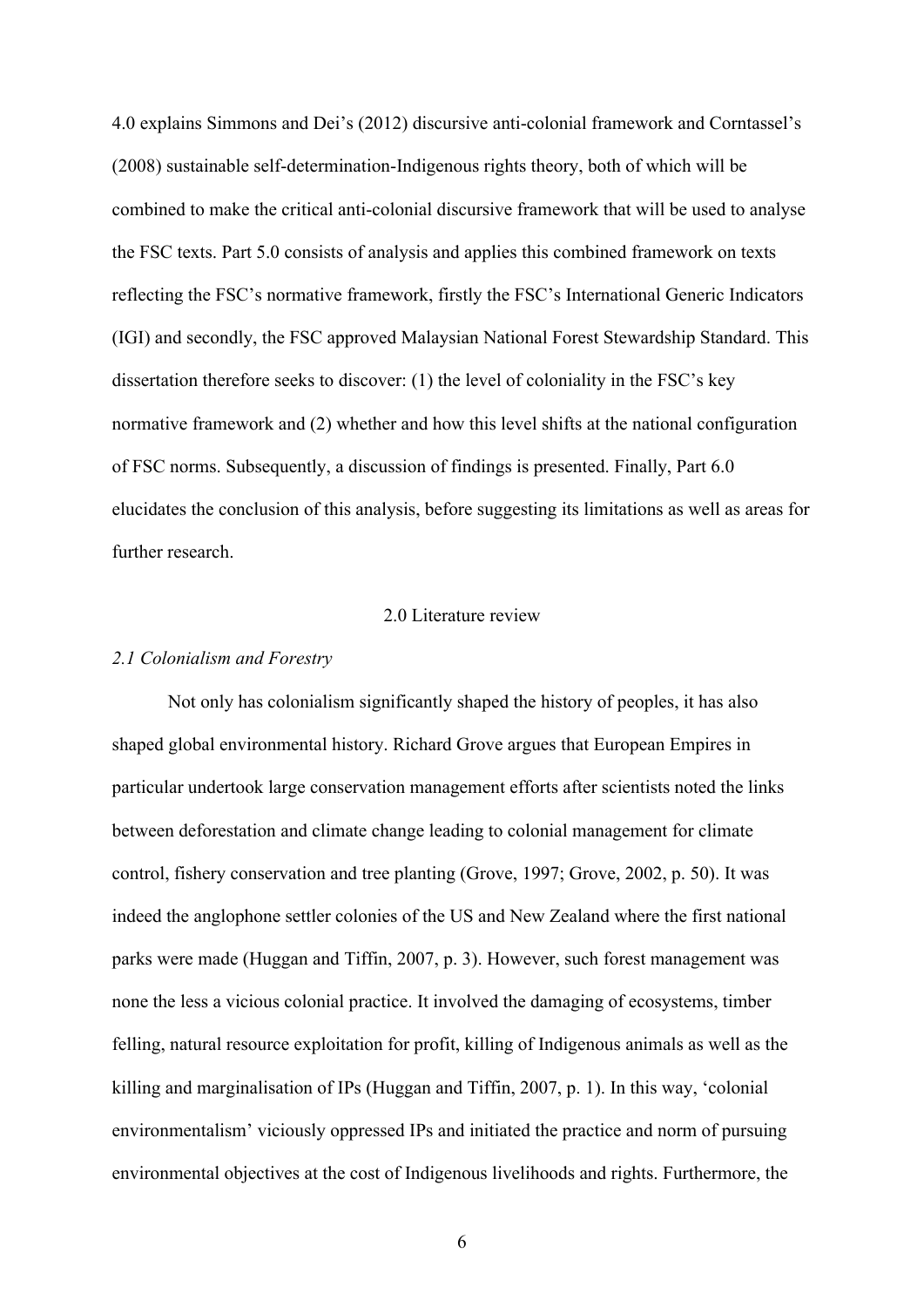colonial mentality entrenched a Western perspective of a disconnect between IPs and their own ability to sustainably manage their environments.

Although colonial empires and practices have formally seized, it can be said that the world now experiences dynamics of neo-colonialism which is more economic than explicitly territorial and spread following the end of World War Two (Spivak and Young, 1991, p. 221). Neo-colonialism is the indirect control of a less developed nation by a past colonial nation to maintain their influence through mostly economic means (Spivak and Young, 1991, pp. 220-221). However, this dissertation will conceptualise neo-colonialism in a broader sense, not simply a practice through nations, but the indirect control of any advantaged group over a less advantaged group. This will be justified subsequently following the particular anti-colonial theory used in this analysis. Often related to neo-colonialism is neoliberalism. Igoe and Brockington define neoliberalism as the group of processes which aim to restructure the world to assist the spread of free markets (2007, p. 433). They proceed to note the spread of neoliberal conservation as ecological conservation practices that are intertwined with neoliberal practices such as deregulation and privatisation, for instance, in the form of publicprivate conservation parks (ibid). Contemporary sustainable forest management through certification schemes can be said to reside within neoliberal conservation as they are market driven and often involve a range of stakeholders from NGOs to businesses. Šimunovic <sup> $\epsilon$ </sup> et al. therefore identify the FSC as a form of neoliberal environmental governance (2018, p. 1). Although neoliberalism is not necessarily synonymous with neo-colonialism, the dynamics of neoliberalism can be said to facilitate neo-colonial dynamics, depending on their use. Indeed the neoliberal UN REDD+ programme has been argued to perpetuate neo-colonialism, for example through accusations of land grabbing (Cabello and Gilbertson, 2012). Given the FSC's support from social NGOs (Gulbrandsen, 2010, p. 84), this dissertation will examine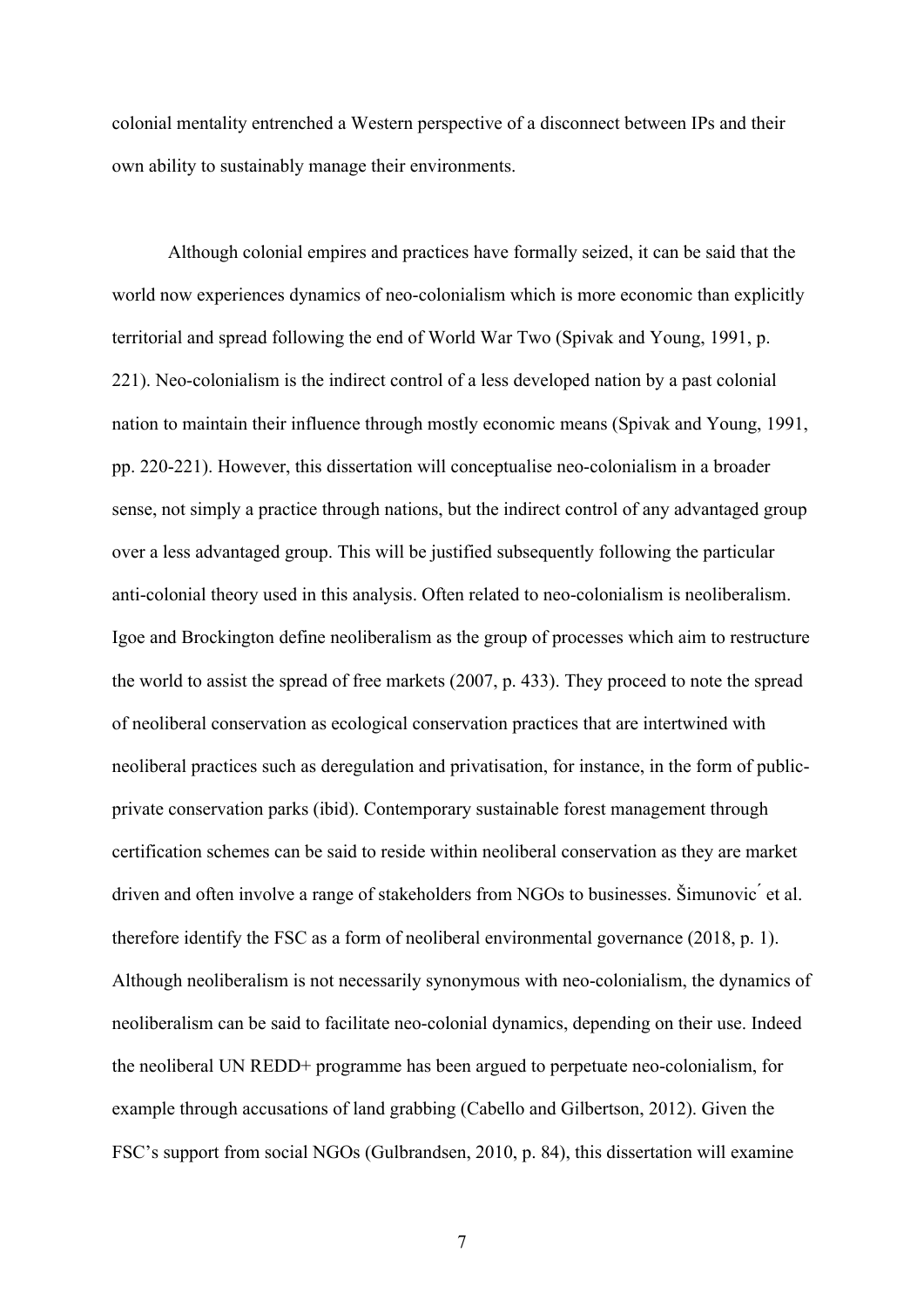whether the FSC's unique and commended governance structure succeeds in eschewing its neoliberal environmentalism from neo-colonialism.

## *2.2 Forests, the FSC and Social Sustainability*

The complexity of the global forestry situation that the FSC attempts to govern is vast. Deforestation varies across forest types and its causal factors are immensely contested (see Geist and Lambin, 2002). Furthermore, different forest types will require different management practices. The FSC attempts to manage these variables through the principle of sustainable forest management (SFM) which it defines as an ideal management "operating with a balance of social, environmental and economic outcomes in the current global context" (FSC, 2015, p. 2). The FSC does this through its tripartite governance system of the General Assembly, which, as a membership association, in principle holds the highest authority. The assembly consists of three chambers reflecting economic, environmental and social stakeholders with equal voting power and decisions passed only with a two-thirds supermajority vote (FSC a., n.d, pp. 2-3). Furthermore, in 2013 the FSC created a Permanent Indigenous Peoples committee (PIPC) to advise the board on all Indigenous issues and stand as a genuine voice for IPs. Much scholarship notes the equity of the FSC system. For example, McDermott uses a multidimensional equity framework to assess the trade-offs between sustainability interests across certification schemes and finds that the FSC's is, in principle, more balanced than the Programme for the Endorsement of Forest Certification which gives less decision-making power to environmental NGOs and Indigenous groups (McDermott, 2013, pp. 430-433). In this way, the FSC appears in principle to afford the most balance to SFM objectives and is therefore fit to be questioned on whether this balance is indeed achieved, particularly from an Indigenous perspective.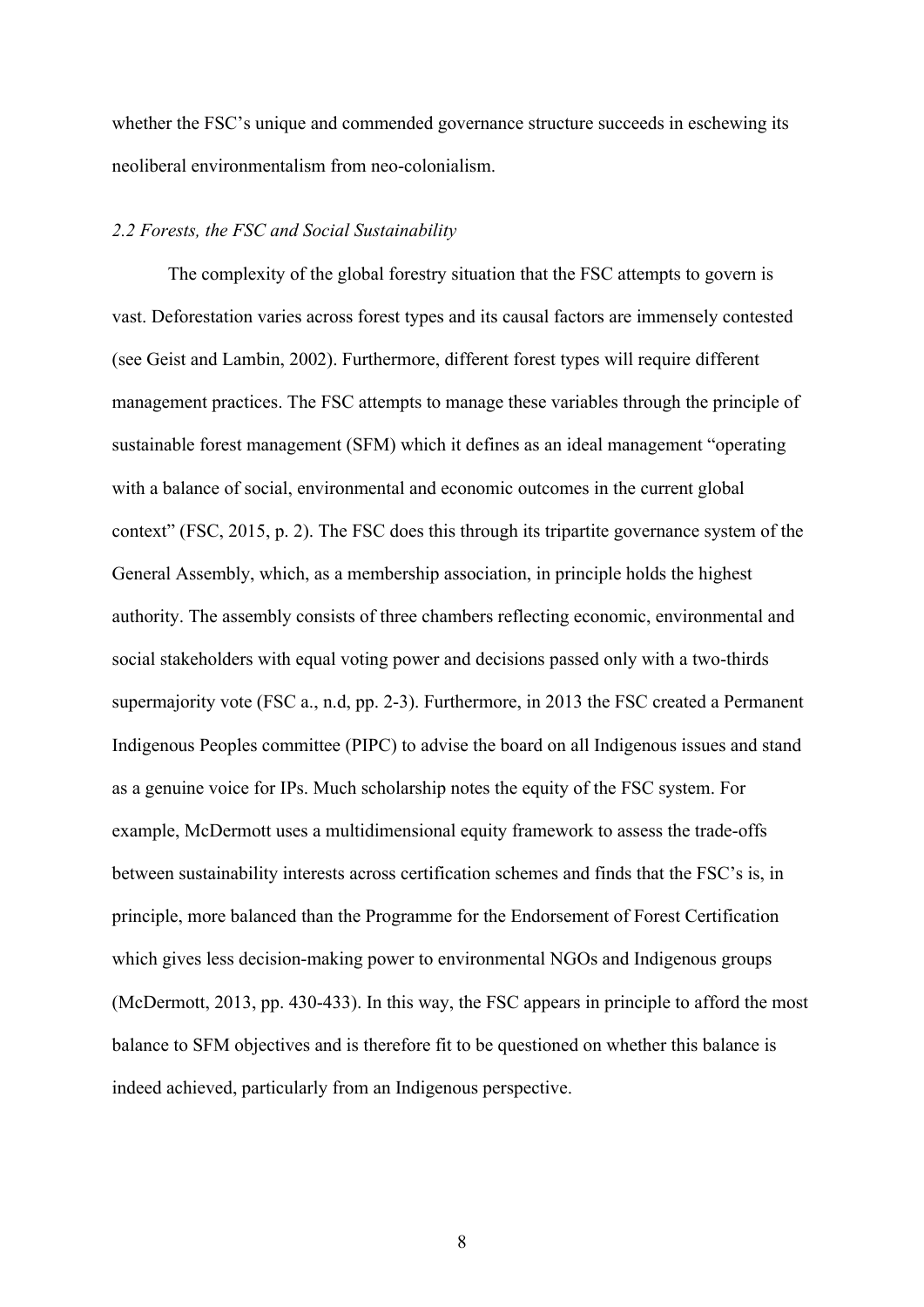With regards to FSC performance of its sustainability objectives, evaluating impact is fraught with difficulty as thorough analyses requires on-ground research, substantial funds, access and time. Few studies on all three objectives exist (Cubbage et al., 2010; Pattberg and Visseren-Hamakers, 2013). Furthermore, existing literature is concentrated around its economic and ecological objectives, rather than social. A broad range of work on economic impact exists and although it is mainly positive, contradictory research, methodological errors and variation is also apparent in the WWF's helpful report which collates such work (Breukink et al., 2015). Similarly, environmental assessments of FSC performance are also numerous (see Hagan et al., 2005; Kalonga et al., 2016).

However, few notable social value assessments have been made. Tsanga et al. analyse FSC prompted multi-stakeholder dialogue platforms in Cameroon between logging companies and local communities, finding that although the FSC is crucial in the emergence of these platforms, they lack social legitimacy, reducing their effectiveness (2004). Similarly, Cerutti et al. analyse whether FSC certified units in the Congo basin perform better than noncertified units across social factors such as benefits-sharing mechanisms as well as IPs rights and customary use of forests (2017). They find support for all factors except customary use which was found to decline due to stronger law enforcement prompted by certification (ibid.). Even less literature exists examining the effectiveness of the FSC for IPs needs and values specifically, with the majority of this concentrating primarily on the Canadian experience (see Tikina et al., 2010). Of note is Teitelbaum and Wyatt's study on the effectiveness of FSC standards on First Nations' Rights in Ontario and Quebec through comparison of twenty-one certification outcomes in FSC audit reports as well as one full report (2013). They find that FSC principles and criteria do not lead to denial of certification for companies failing to meet First Nations' needs, but simply the progress, albeit significant, from forest managers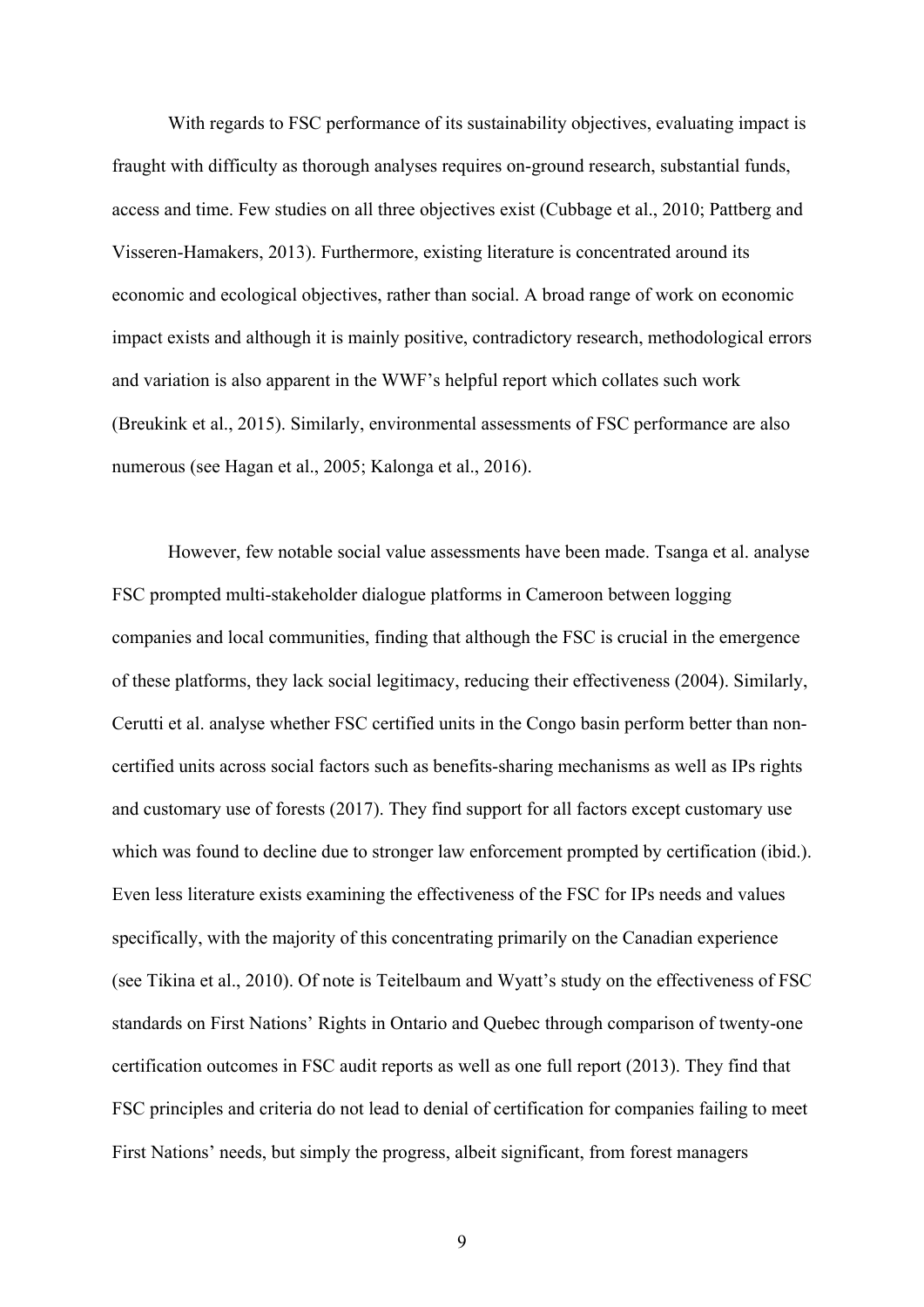regarding such conditions (2013, pp. 31-32). In this way, literature on the effectiveness of FSC standards via study of outcomes reveals a gap for social sustainability research and in particular that related to Indigenous rights and needs.

Finally, Pattberg and Visseren-Hamakers argue that forest certification studies lack as they are mostly desk-based and subsequently call for greater multi-disciplinary forms of research such as field research and on-ground impact assessments. Though such multidisciplinary work is beyond the current ability of this author, this dissertation takes lead from Pattberg and Visseren-Hamakers' broad call for alternative methodology by looking 'inside the box' of the certification standards themselves rather than analyses of outcomes. Whilst this work remains a desk-based study, it directly questions FSC adequacy from the start rather than post-hoc by applying a critical anti-colonial discursive framework on key FSC documents themselves regarding IPs. Therefore, this dissertation contributes to the literature by analysing the extent to which the FSC accounts for Indigenous rights and needs, an issuearea sparse in research, and does so with an alternative and more reflexive research take than preceding studies.

## 3.0 Theorising anti-colonialism and situating the FSC

This section briefly explains mid-twentieth century and contemporary anti-colonial discourse and theories, followed by an explanation of FSC workings. These anti-colonial discourses will then be mapped to this dissertation's combined anti-colonial framework and shall therefore be referred to and help guide application of that framework in analysing the FSC texts. The workings of the FSC are presented to contextualise and help the reader understand why and how the FSC texts hold (or do not hold) implications of coloniality in the proceeding analysis.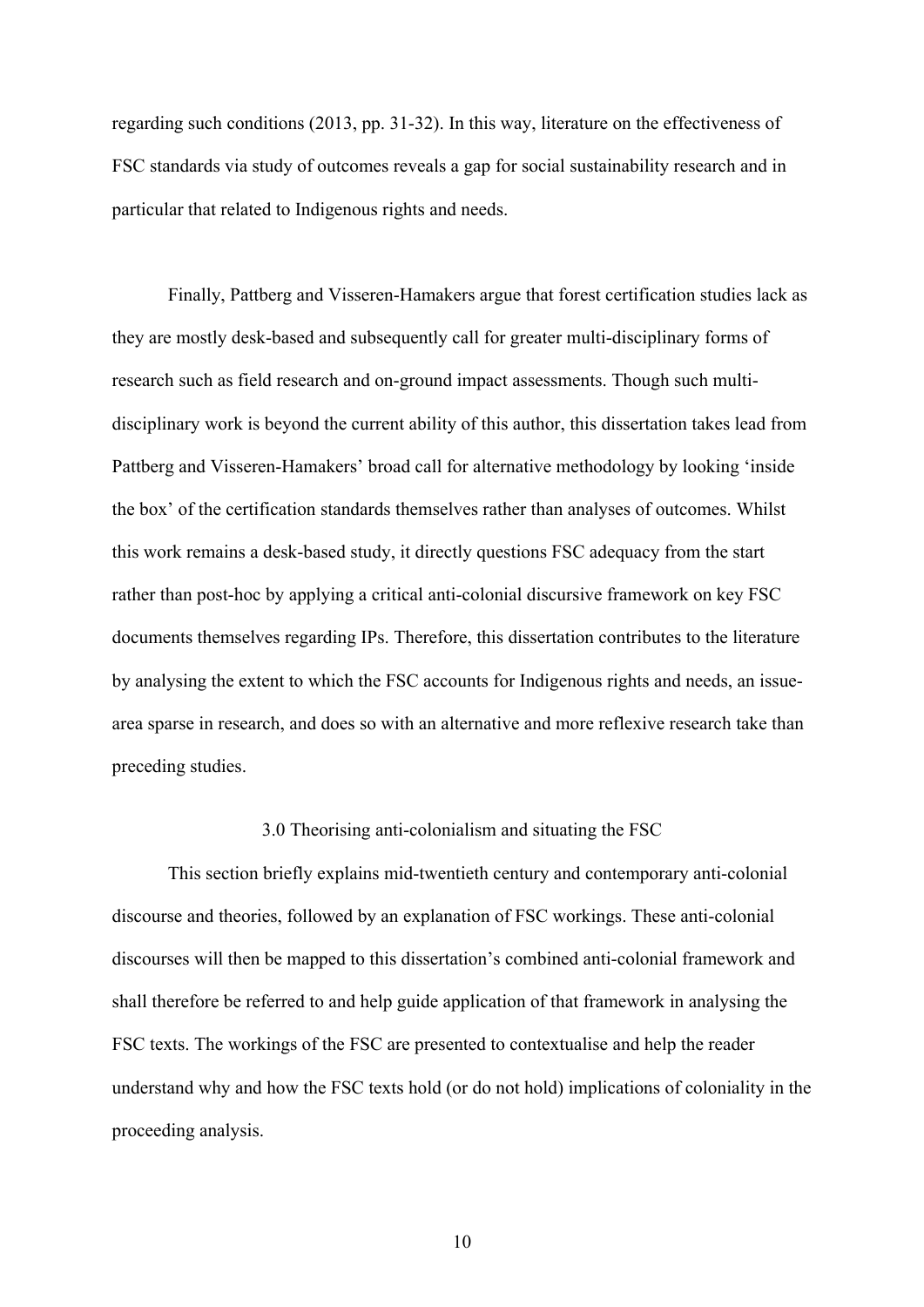#### *3.1 Early anti-colonial discourse*

This dissertation's anti-colonial critical analysis framework is built upon Simmon's and Dei's (2000) anti-colonial framework which takes lead from mid-twentieth century anticolonial and anti-racism writers. Aimé Césaire, Frantz Fanon and Albert Memmi have been particularly significant in this field. Césaire's '*Discourse on Colonialism'* states two problems with Europe, first its proletariat and second its colonialism, which it is unable to adequately justify to itself and instead presents a moral hypocrisy (2000). Césaire notes the contradiction in attempting to justify colonialism through the idea of 'imparting' civility on the colonised and suggests that such writers of this belief instead further perpetuate the power imbalance between the colonisers and the colonised (2000, p. 55). He further notes that European colonial destruction of Indigenous cultures and peoples was guided by pursuit of profit and that in foreseeing America's future colonising power surpassing that of Europe's, the only option for the colonised proletariat is to resist and revolt (Césaire, 2000, pp. 42-44, p. 78). Césaire's work therefore alludes to anti-colonial ideas of resistance, the hypocrisy of colonial logic as well as the capitalist driven nature of colonisation.

Similarly, Fanon's *'Black Skin, White Masks'* notes the experience of black men and women wanting to 'become white' due to pressures and values of the white society they live in, though failing to be recognised by those white people as white (1986). Notably, he presents the relationship between race, language and culture arguing that to speak a language is to "assume a culture, to support the weight of a civilisation", but that 'black language' in white societies holds no such civilisation (Fanon, 1986, pp. 17-18, p. 34). In this way, Fanon alludes to the colonial perception and suppression of colonised language and logic as inferior to the coloniser's.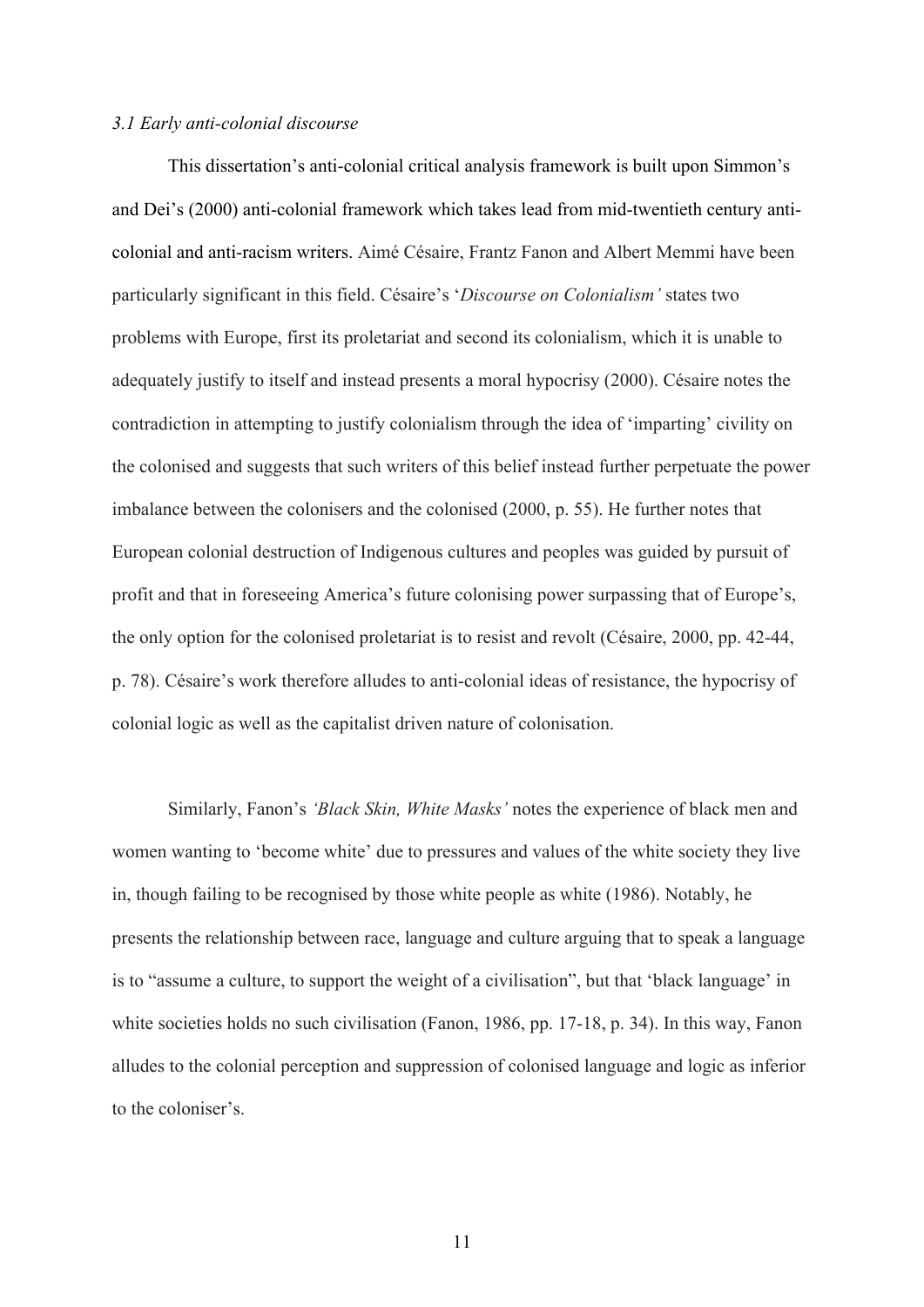Finally, similar to Fanon's analysis of the colonised mind, Memmi psycho-analyses the coloniser's mind in '*The Colonizer and the Colonized'* (2003). Of particular note is his claim that although an individual may not necessarily be a colonialist, they cannot escape their association as a 'coloniser' as "whether he expressly wishes it or not, he is received as a privileged person by the institutions, customs and people" (Memmi, 2003, p. 61). Memmi continues to argue that therefore the fundamental problem in a counter-culture coloniser's mind is "the problem of involvement of his freedom and thus of his responsibility" (ibid.). Here, Memmi can be seen to imply a necessary link between any attempts of decolonisation and awareness from the coloniser of their privileged position as well as accountability on the coloniser's part. Furthermore, Memmi notes that colonisation removes the colonised from their history and removes all meaningful autonomy in terms of their destiny as well as cultural relationships and responsibilities (2003, p. 135). Here, Memmi articulates colonisation's effects on colonised peoples not recognising their own histories and alludes to decolonisation including a recognition, or re-recognition, of its transhistorical past.

## *3.2 Contemporary anti-colonial discourse*

Contemporary anticolonial theory follows from such landmark writers elucidating decolonisation methods as well as modern dynamics of colonisation. For instance, *Thésée* notes the historical relationship between Western physical sciences and the colonial enterprise in using science as a mechanism to shape minds (2006). She argues this persists in modern colonialism though it is now implanted in economic interests and hidden under a mask of "an epistemological figure which implies knowledge" (2006, p. 25, p. 30). She notes that Western science is empirical, positivist, neo-positivist and that its institutionalisation via colonialism holds non-Western science which does not have such epistemology as non-valuable and illogical (Thésée, 2006, pp. 25-27). In this way, Thésée traces the transhistorical dynamics of contemporary colonialism and relates to Fanon's idea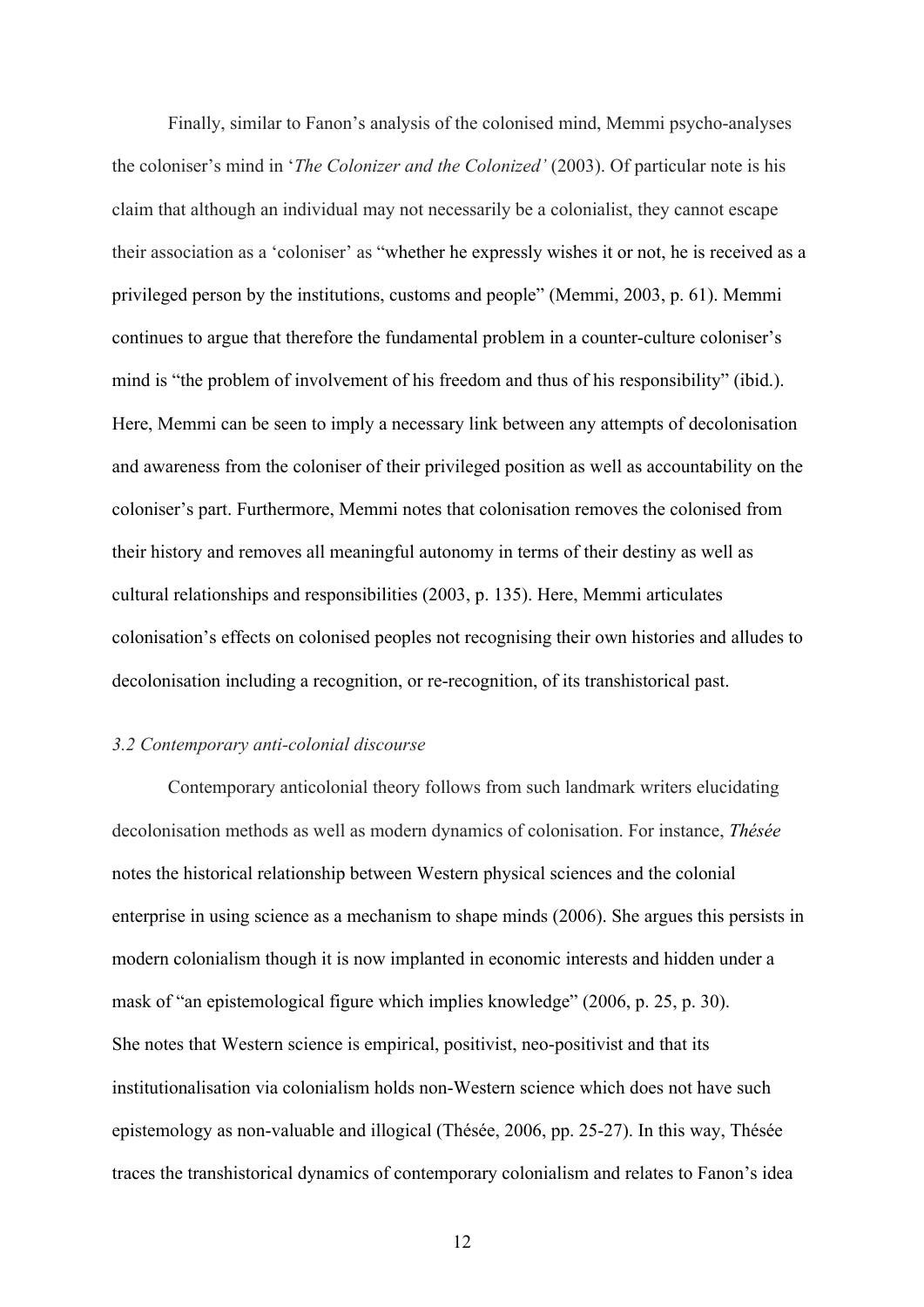that the coloniser sees their science and logic as superior to knowledge and understandings of those they have colonised, in the case of Indigenous peoples, their traditional knowledge. Thésée expands this reasoning and argues that neo-colonialism can manifest as enslavement of the mind in that the colonised are led to believe that their own culture's knowledge is invalid and thus their cultural science and traditional mind is destroyed as part of the colonial enterprise (2006, p. 32). This alludes to ideas that Indigenous traditional knowledge may be seen as inferior and less valuable than that of the dominant power's.

Similarly, Holder presents avenues for contemporary anticolonial theory in distinguishing between the Indigenous perception of culture as an activity and the formal dominant Western perception of culture as an object or good (2008). She notes that culture is traditionally conceived of as an object in international documents and as such the resulting cultural right is manifested as a right to access or consumption (Holder, 2008, p. 8). Such a perception of cultural rights limits IPs' ability to challenge their violation of rights to only those concerning the denial of tangible objects or physical access. Holder argues however, that past human rights abuses on IPs have shown that one cannot de-link Indigenous selfdetermination from that which is fundamental for Indigenous culture. In understanding cultural rights as a right to self-determination, Indigenous cultural rights take on new meaning as the ability to undertake those fundamental cultural practices that shape their human dignity (Holder, 2008, p. 8). In this way, Holder theorises that Indigenous cultural rights in particular cannot manifest solely in the usually accorded political and economic rights.

## *3.3 The FSC*

The FSC is a voluntary global standard setting organisation which creates its own responsible forestry principles, the FSC Principles and Criteria, covering social, economic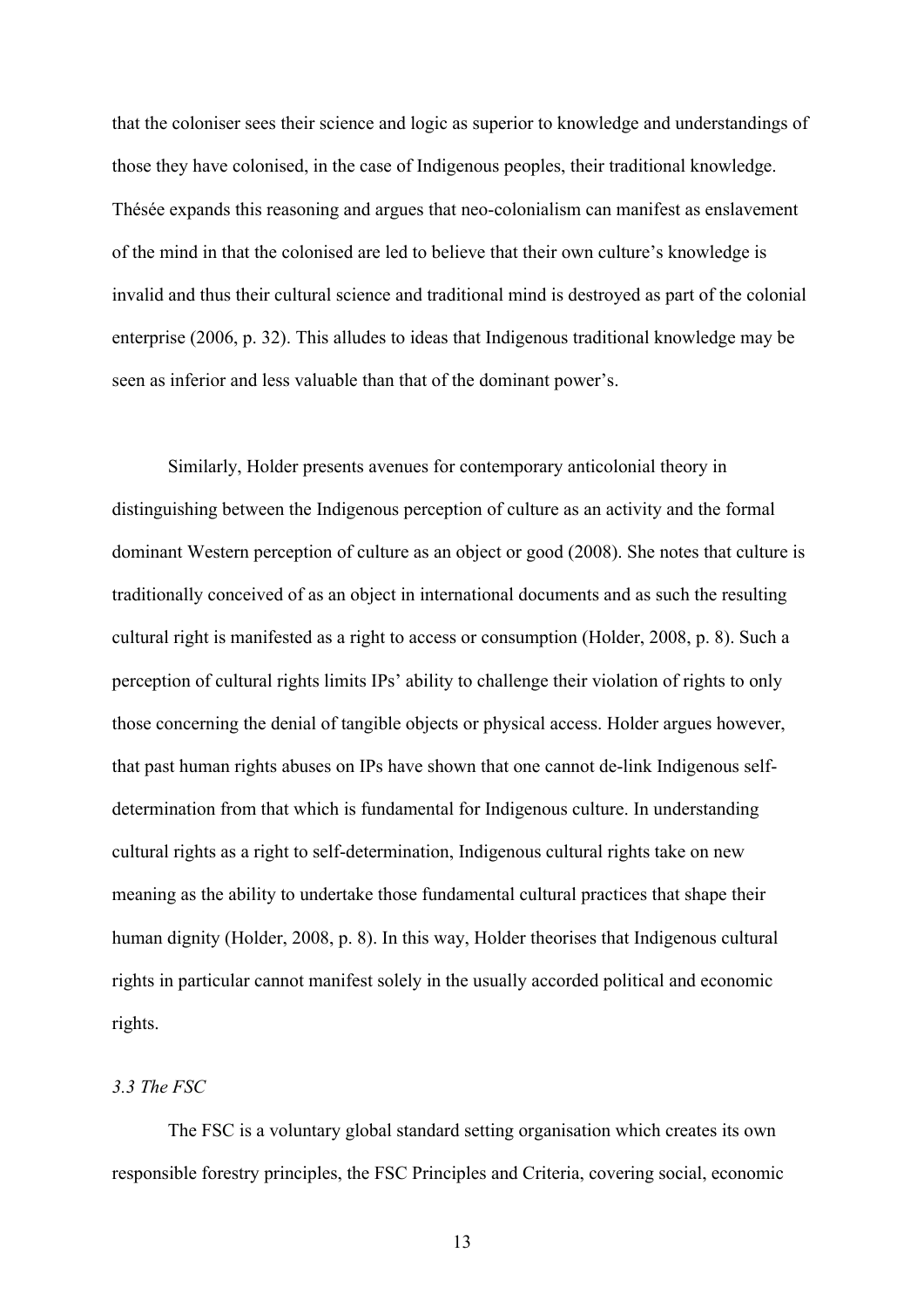and environmental objectives. The organisation also provides assurance and accreditation services for companies, organisations and States wishing to hold and present a 'label' verifying such responsible forest management. The organisation's tri-partite General Assembly is the main decision-making body that adopts decisions by a two-thirds majority vote and hosts multistakeholder participation as members are equally split between economic, ecological and social stakeholders with voting parity between members from the Global North and South (FSC a., n.d., pp. 2-3). Furthermore, the FSC assists national and subnational consultative working groups to help countries translate the global criteria and standards to suit their particular economic, social and ecological contexts before formal accreditation of these national standards (FSC a., n.d., p. 10). For the purpose of this dissertation, it should also be mentioned that the FSC created a Permanent Indigenous Peoples Committee in 2013 to advise and guide the FSC board on Indigenous concerns. Cashore et al. identify the FSC as a non-state market driven scheme (NSMD) as its rules are made by non-state actors who incite upward sustainable forest management standards in return for an FSC label which promises to provide increased market access and price premiums (2004, p. 12, p. 23). As a market-driven scheme, authority is granted to it according to the market supply chain such that companies along the supply chain support the scheme according to an evaluation of the economic benefits they may accrue from support (Cashore et al., 2004, p. 23). In this way, both the FSC's equitable sustainable development and neoliberal dynamics are apparent.

## 4.0 Methodology and case selection

## *4.1 Simmons and Dei's discursive anti-colonial framework and Corntassel's sustainable selfdetermination-Indigenous rights theory*

This dissertation utilises both Simmons and Dei's (2012) discursive anti-colonial framework and Corntassel's (2008) sustainable self-determination-Indigenous rights theory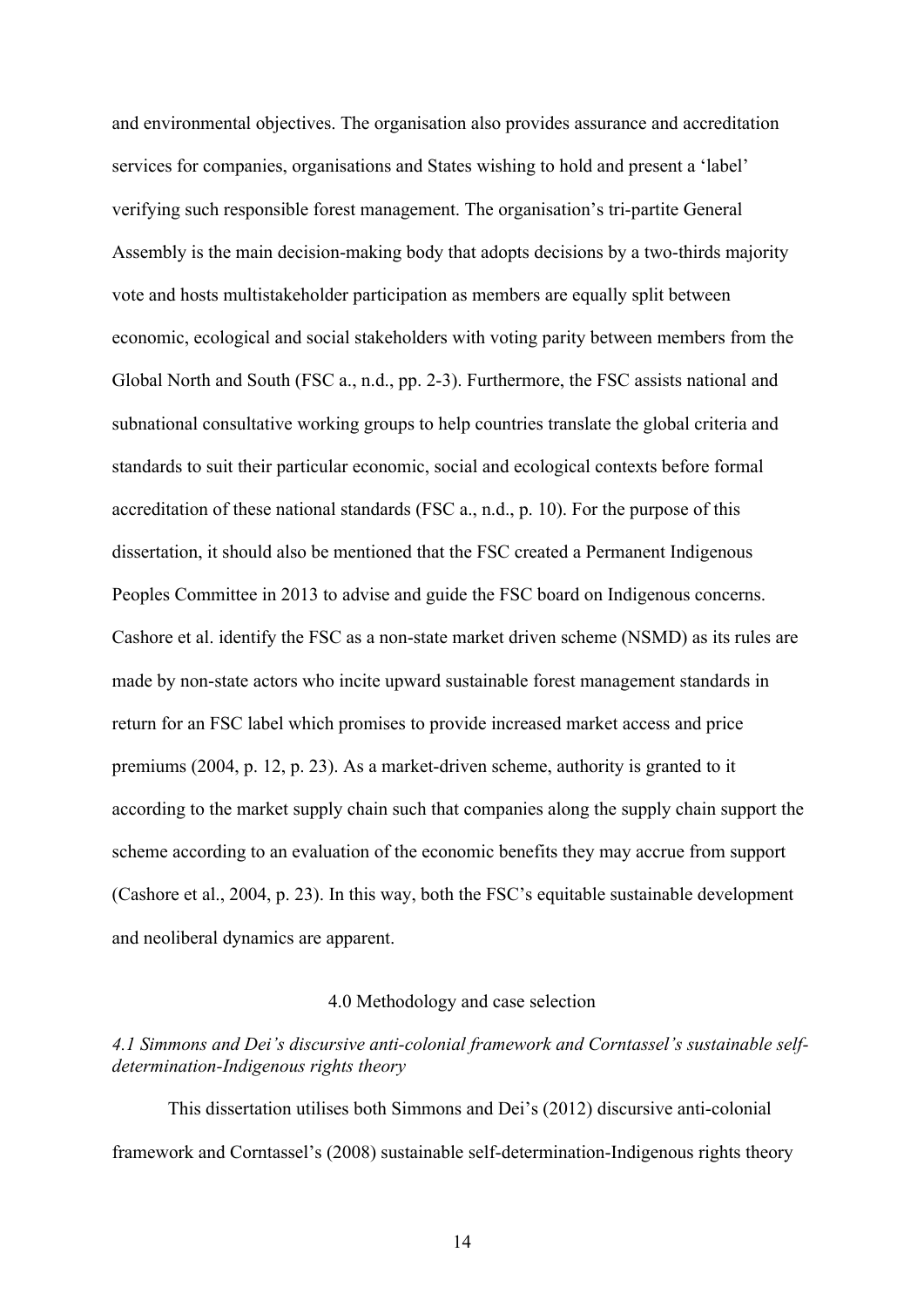to create a combined critical discursive framework to more adequately analyse the FSC's understandings of IPs. The discursive framework is used to critically asses and question the underlying norms and logics of the FSC rather than questioning them indirectly through analysis of FSC process outcomes. Both the discursive framework and sustainable selfdetermination theory employ or propel discourse analysis in a Foucauldian post-positivist manner, drawing on the idea that power is relational and structures knowledge and social practice (Foucault, 1994), which is especially apparent in a coloniser-colonised relationship and the according, or not, of rights.

Simmons and Dei's discursive anti-colonial framework is appropriate for this analysis firstly due to their astute distinction between postcolonialism and anti-colonialism. The authors criticise mainstream academia's use of postcolonialism by arguing that the 'post' subdues the severity of and does not identify the "bad guys", whereas 'anti' identifies the severity of the colonisers and also carries revolutionary implications (Simmons and Dei, 2012, p. 68). In this way, they critically expand and reconceptualise postcolonialism to anticolonialism and implicate it as a 'politics of action' to incite real change (Simmons and Dei, 2012, p. 69, p. 72). The proceeding analyses will therefore hold an emancipatory value and is appropriate to incite greater real change than a postcolonial analysis. Secondly, the framework is appropriate due to its conceptualisation of colonialism as "anything imposed and dominating rather than that which is simply foreign and alien" (Dei, 2006, p. 3). With this, colonisation takes on a broader meaning beyond state domination and as such is adequate to analyse non-state certification schemes. The FSC's NSMD processes drive forest managers in States which host less advantaged actors of IPs to take upon certain actions for sake of the timber provider's market advantage, an action of power which can therefore be argued to represent a colonial dynamic. Finally, following from Memmi's analysis of the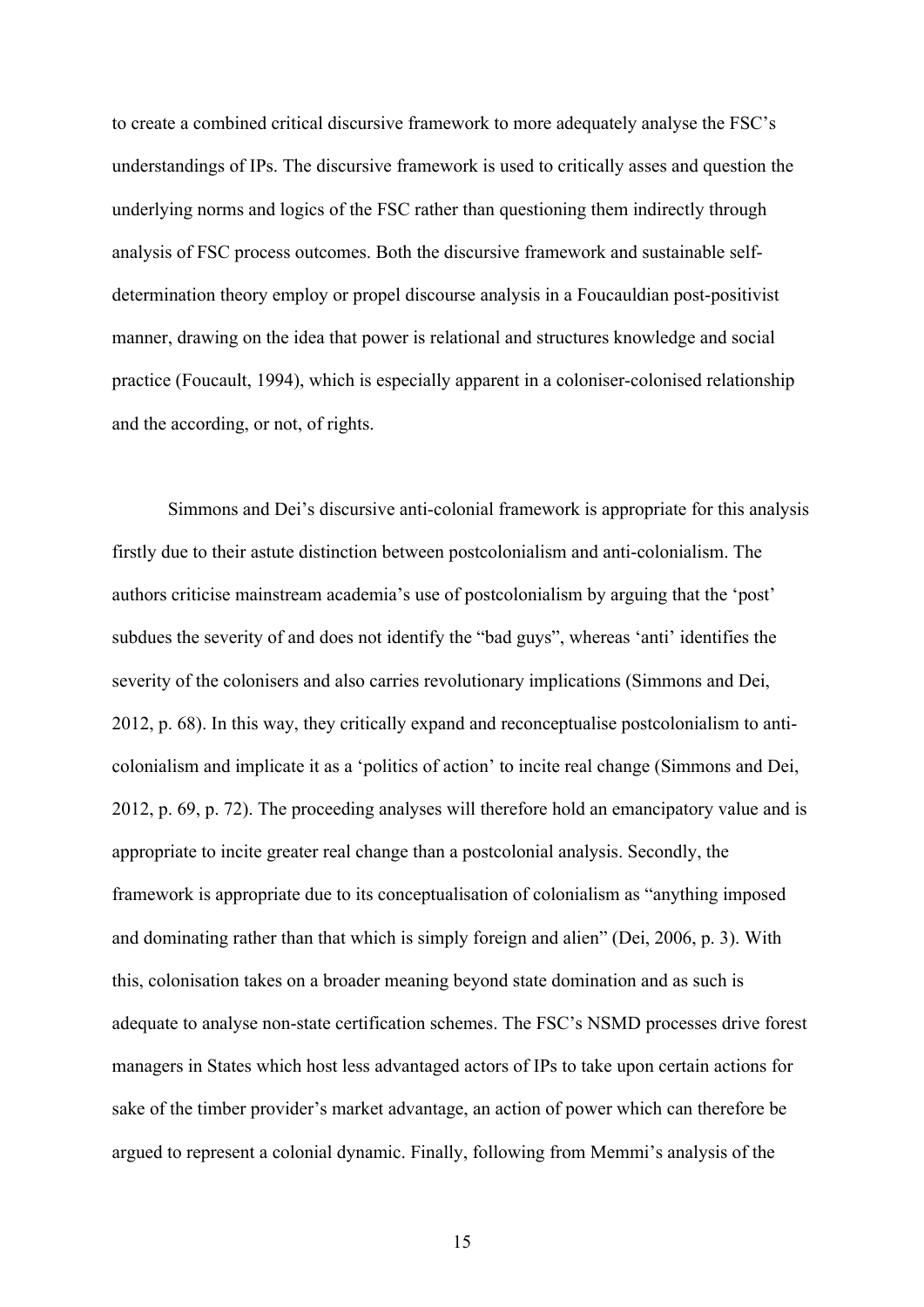coloniser's inescapable role in colonisation, the framework holds that the coloniser must also partake in decolonisation efforts. As Kempf notes of Simmon's and Dei's framework, "where anticolonialism is a tool used to invoke resistance for the colonized, it is a tool used to invoke accountability for the colonizer" (2009, p. 14).

Principle 1 of Simmons and Dei's framework states the meaning and objective of the framework as "a theory about the mechanics and operations of colonial and re-colonial relations and the implications of imperial projects on: processes of knowledge production, interrogation and validation; the understanding of Indigeneity and local Indigenousness; and, the pursuit of agency, resistance and subjective politics." (2012, p. 74). Principles 2, 3 and 4 elucidate the underlying objective of the theory to challenge colonial domination and its broad understanding of 'colonial' as mentioned above (ibid.). The remaining principles, 5 to 12, will be presented in the combined framework. They set out questions with which to analyse supposed colonial dynamics, for instance, the degree of power allowed in Indigenous voice in decision-making and the value of spiritual knowledge (Simmons and Dei, 2012, pp. 75 -77).

Corntassel's sustainable self-determination theory is particularly apt for this analysis as it adds a dimension of sustainability that is missing in SFM discourse, yet vital for Indigenous sustainability. It also compliments Simmons and Dei's framework as an emancipatory perspective, critical of mainstream understandings of Indigenous rights. The theory holds that contemporary rights frameworks and indeed dominant conceptions of sustainable development lack a particularly Indigenous notion of sustainability – sustainability of the relationships and responsibilities that IPs have with their families and the natural world (Corntassel, 2008, p. 105). Corntassel claims that the long-term sustainability of Indigenous livelihoods depends on this self-determination as such livelihoods require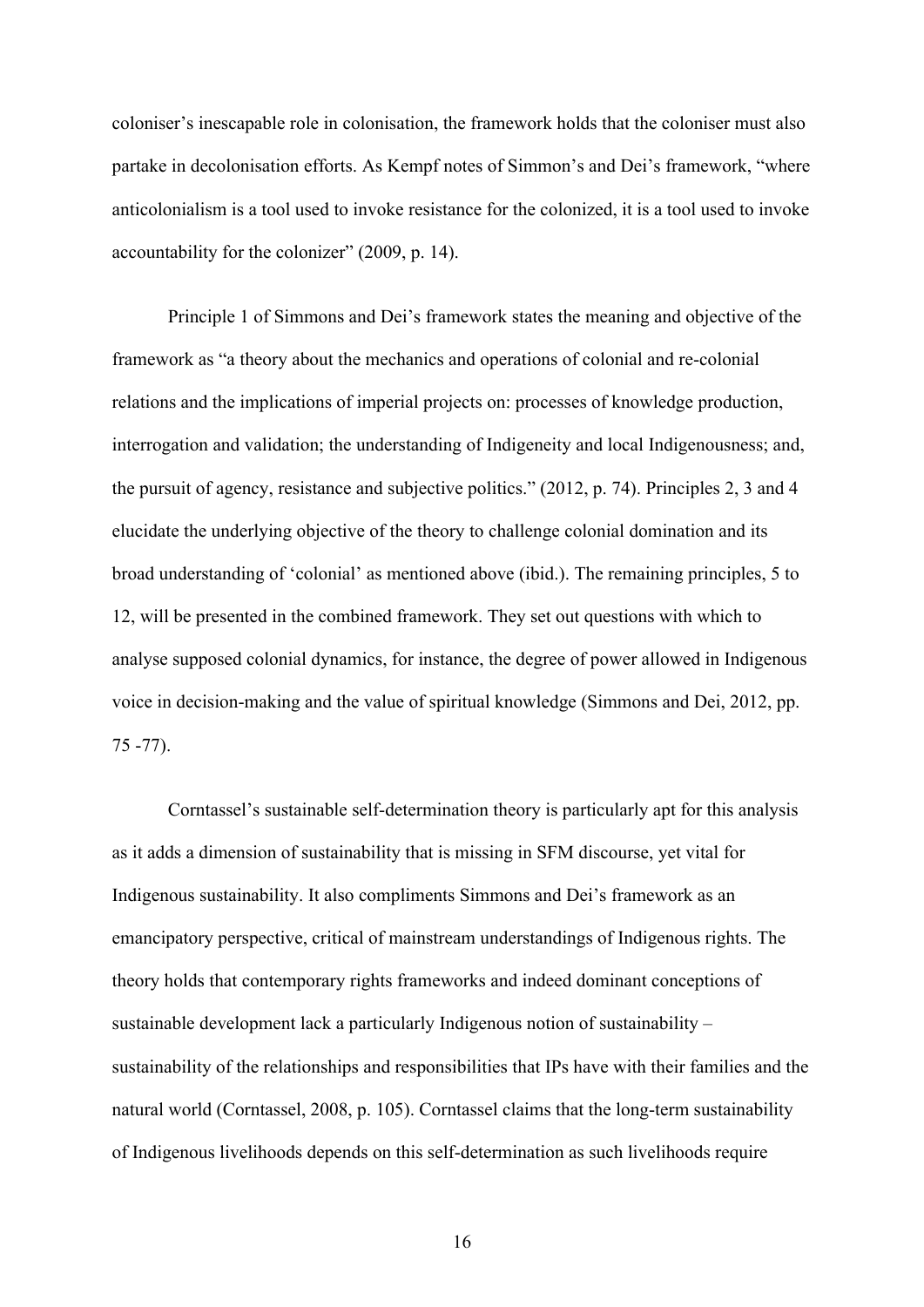intimately held traditional knowledge and cultural practices to be sent to future generations (2008, p. 118). As such, his theory also compliments Holder's claim that Indigenous cultural rights are manifest in activity, such as responsibilities to the family, as well as in objects and goods. Indeed, both scholars proceed from an understanding of the importance of Indigenous self-determination. Corntassel makes the astute point that this idea of sustainability as selfdetermination is de-emphasised in 'Western' conceptions of self-determination which are dominant in mainstream rights theories and are based on political dependency valuing political and legal notions for such determination (2008, p. 119). In this way, the sustainable self-determination theory adds specifically Indigenous understandings of wellbeing and sustainability that the FSC may be seen to lack.

## *4.2 Combined anti-colonial framework and sustainable self-determination theory*

The following presents the remaining of Simmons and Dei's anti-colonial discursive framework (2012, pp. 74-77) and adds to it Corntassel's self-determination theory (2008) to make a combined nine-principled critical discursive framework (herein 'combined framework') to analyse the FSC texts. The goal of the analyses is to critically interrogate and assess whether underlying colonial power configurations persist in the FSC's normative framework, specifically from an Indigenous perspective.

| Table 1. The combined anti-colonial discursive framework |                                                                                         |  |
|----------------------------------------------------------|-----------------------------------------------------------------------------------------|--|
|                                                          | 1. Examine the nature and extent of social domination using the concept of              |  |
|                                                          | 'coloniality of power'- of power as surpassing the agency of the colonised and          |  |
|                                                          | manifesting itself beyond asymmetrical power relations to multiple sources of such      |  |
|                                                          | power.                                                                                  |  |
|                                                          | 2. Examine whether concepts of "colonialism, oppression, colonial encounter,            |  |
|                                                          | decolonisation, power, agency and resistance can be seen in the text" (Simmons          |  |
|                                                          | and Dei, 2012, p. 75) as well as whether the local voice, if any, is authentic and      |  |
|                                                          | reflective of meaningful intellectual agency from those persons.                        |  |
|                                                          | 3. Examine the concepts mentioned in 'Principle 2' through an intersectional lens for   |  |
|                                                          | a greater understanding of anti-colonialism.                                            |  |
|                                                          | 4. Examine whether the text accounts for the centrality and primacy of spirituality and |  |
|                                                          | spiritual knowledge in Indigenous needs and Indigenous relations.                       |  |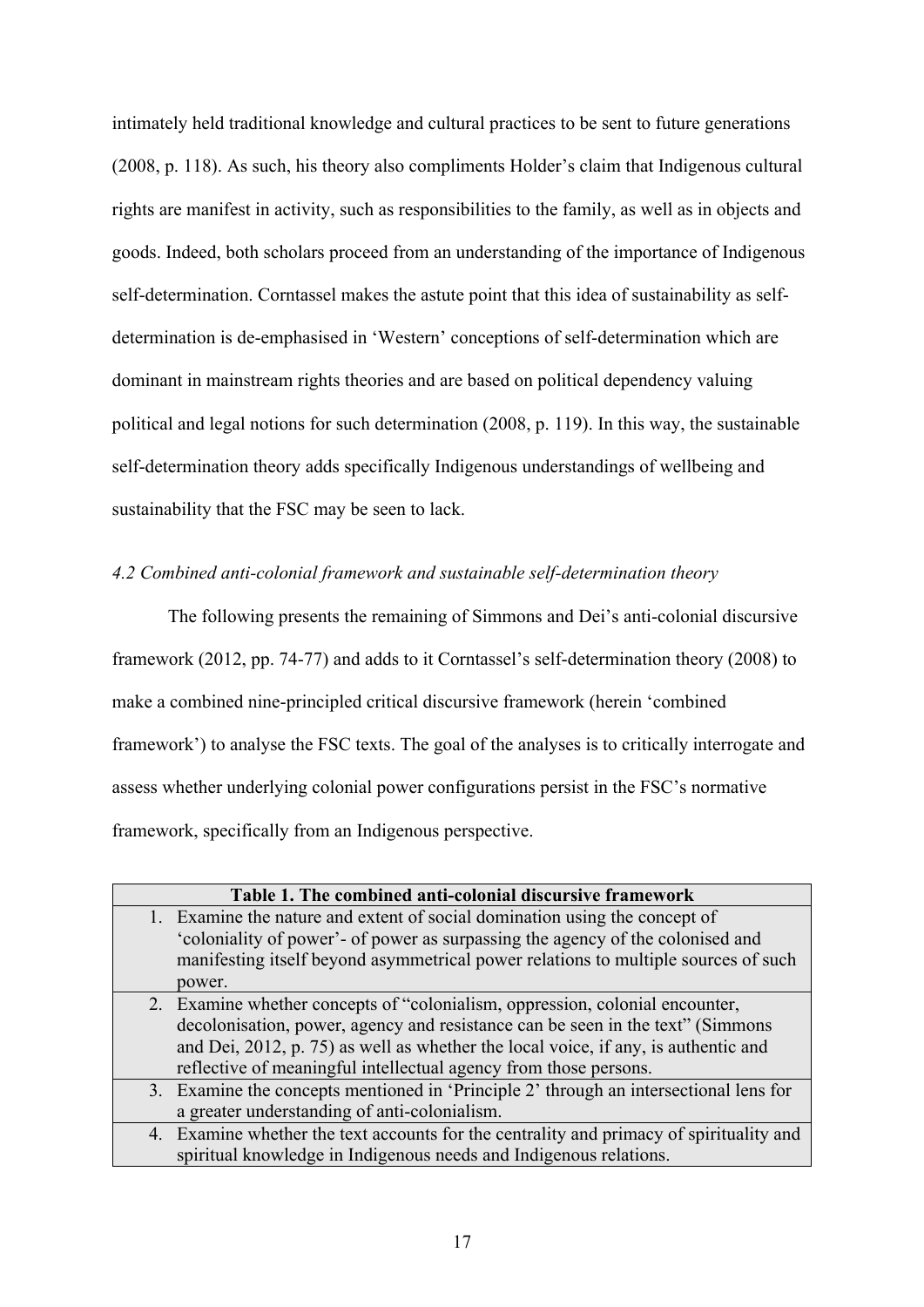5. Examine the quality of Indigeneity and the Indigene in terms of identity and authenticity of voice, understanding that anti-colonialism is a theory of knowledge emerging from the bottom up via Indigenous peoples' understandings of reality in a colonial context. 6. Examine the text with the understanding that the anti-colonial framework is a 'literacy of resistance' with an emancipatory goal 7. Examine whether the dominant actor understands their 'colonial privilege' and is able and willing to action and partake in accountability measures. 8. Examine the colonial privilege through a trans-historical lens to make apparent that the colonial encounter persists and that reality is colonial rather than 'post' colonial. 9. Examine whether the text respects and promotes Indigenous notions of sustainability as sustainability of the responsibilities and relationships that Indigenous peoples hold with their families, community and the natural world –  $a$ sustainable self-determination.

## *4.3 Case selection*

This dissertation considers FSC documents most telling of its understandings of IP needs, values and rights by assessing the FSC's normative framework through its principles and criteria as well as international generic indicators. The Free Prior Informed Consent (FPIC) guidelines would ordinarily be apt for analysis as they have been identified in the literature as that which positively distinguishes the FSC from other certification schemes over IPLC rights (Teitelbaum and Wyatt, 2013). However, the guidelines were published in 2012 and since then the FSC has improved efforts for better understanding IP needs and values with the creation of the PIPC in 2013 and a revision of principles and guidelines in 2015. As such, it may be considered inappropriate to currently analyse the 2012 FPIC guidelines as revised guidelines are being consulted upon (see FSC b., n.d). Once completed, these new guidelines will be an important avenue for further research through application of the combined framework.

This analysis considers the FSC's Principles and Criteria as they represent the most recognisable FSC document and therefore should reflect its core norms and be seen as a benchmark for further documents. The FSC's IGI are also analysed as they further "address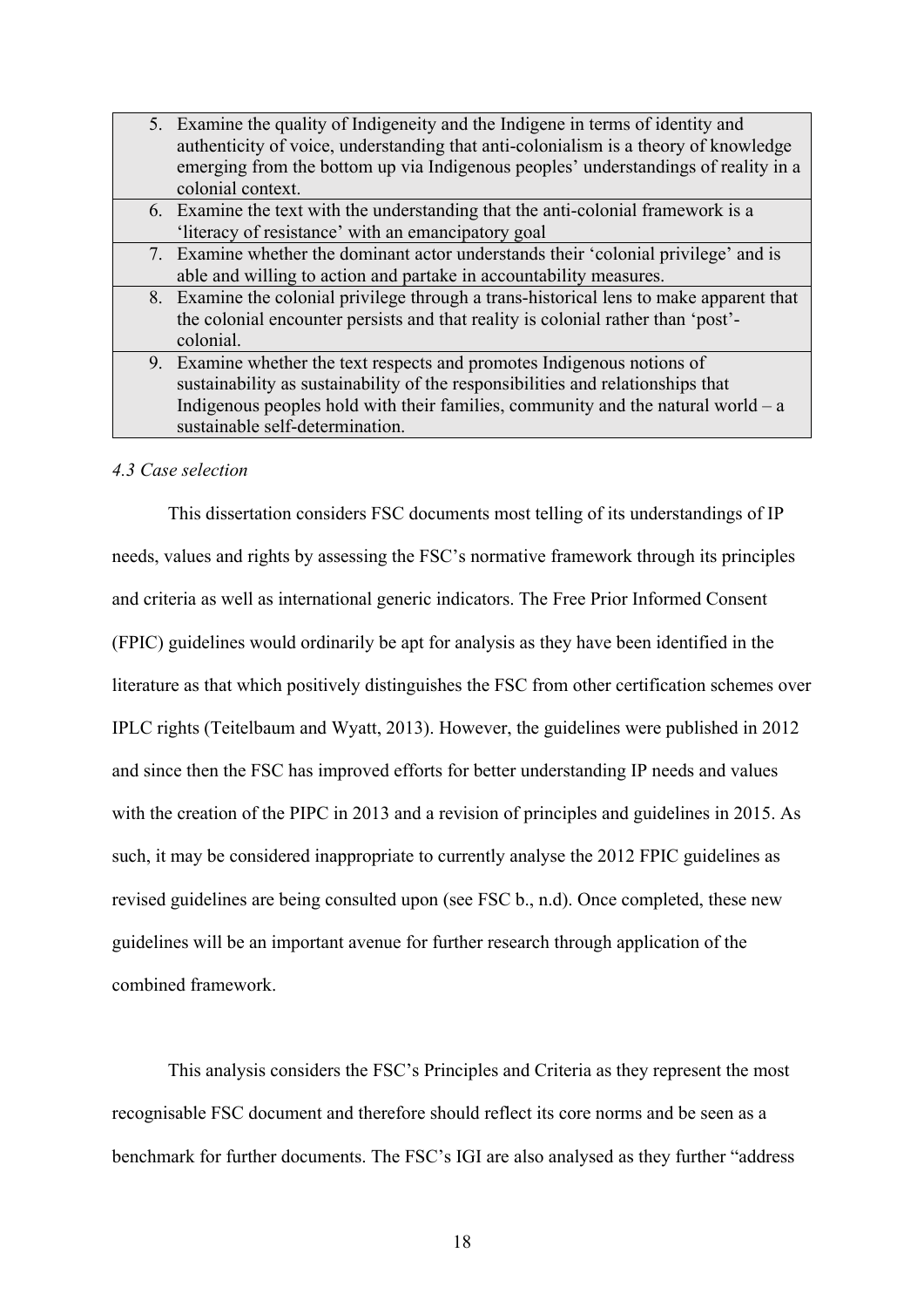each normative element of each criterion" of the Principles and Criteria and represent the key instructions from which regional and national standards are to be made with quality and consistency (FSC, 2018, p. 4). Finally, to move from the global to national level, this dissertation analyses Malaysia's National Forest Certification Standard for two reasons. Firstly, it is the first developing country to have a national standard pass FSC authorisation and therefore sets the example for other developing countries. Secondly, Malaysia has a substantial Indigenous population representing 13.8% of the total 31,660,700 million country population in 2015 (IWGIA, n.d.). Therefore, it can be argued that Malaysian standards should present greater consideration of Indigenous needs and values than those from countries without substantial Indigenous populations.

For this analysis, the FSC International Generic Indicators (FSC, 2018) document was used as it compiles all the relevant texts together. It contains the preamble, principles, criteria, indicators, annexes, instructions for those developing the standards and a glossary of terms used. The analysis proceeds as follows: first, the entire eighty-nine-page document is scanned by this dissertation's author who by their own subjective discretion will identify the particular principles, criteria and indicators (PCI) that are most relevant for IP needs and values. Next, the combined framework is applied to the identified texts to evaluate their, and therefore the FCS's, colonial conformity. The same process is repeated on the Malaysian national standard though only with regards to the same PCI specifically identified from the IGI document. This dissertation acknowledges that economic, environmental and social needs, values and effects are all interrelated. It can therefore be said that all PCIs warrant analyses through an anti-colonial lens as they can all implicate IPs. However, this scale of research is currently beyond the scope of this dissertation for reasons of time and space and therefore only directly relevant IPs texts within the IGI are chosen.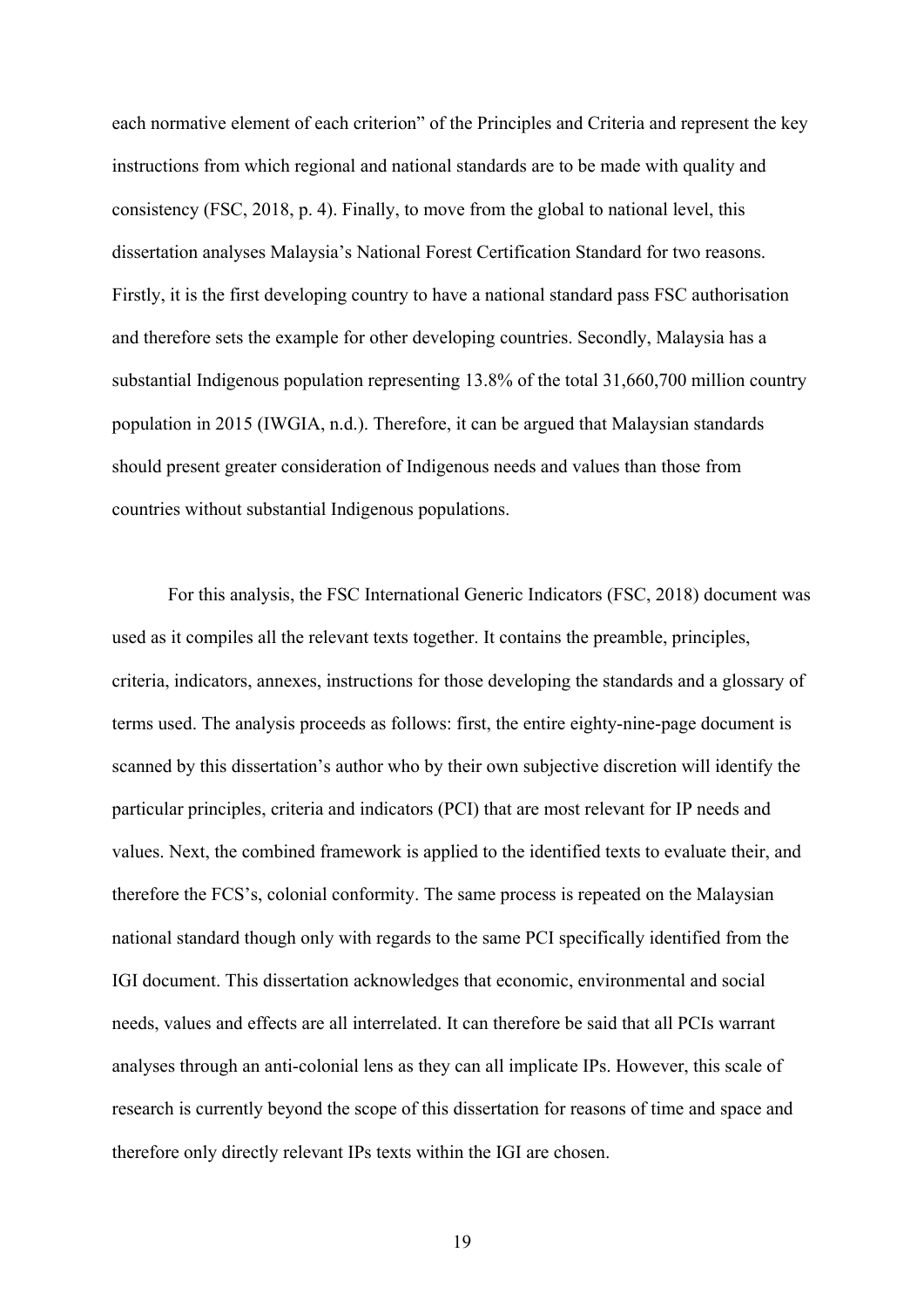For reasons of clarity, the following analysis will refer to FSC principles in number, e.g. 'principle 1', and the combined framework's principles in word, e.g. 'principle one'.

## 5.0 Analysis

#### *5.1 FSC International Generic Indicators*

The relevant PCI identified from the IGI document are all PCI under principles 3 and 4 on IPs' rights and community relations respectively. Furthermore, under principle 1, criteria 1.3 and 1.6 were also identified relating to compliance with laws. Under Principle 7 on management, criteria 7.4 and 7.6 were identified. Finally, under Principle 9 on high conservation values (HCV), HCV5 and HCV6 were identified.

Before further analysis, two points should be taken into consideration. Firstly, the document notes that the nature of instructions for standards developers is reflected in its language with *"shall"* indicating that instruction is to be strictly followed where as *"should", "may"* and *"can"* carry lighter connotations (FSC, 2018, p. 8). As all relevant PCI as indicated above utilised *"shall"*, if they are found to be particularly colonial or not under the combined framework, the implication of their coloniality (or not) is made stronger due to their framing under a *"shall"* instruction. Secondly, principle 1 states that the FSC shall comply with all applicable national laws, ratified treaties and conventions to which criteria 1.3 claims the same for local laws (FSC, 2018, p. 11). Indeed, criteria 3.4 clarifies that when national laws conflict with the organisation's criterion of recognising and upholding international Indigenous rights declarations such as the UN Declaration on the rights of Indigenous Peoples, separate FSC procedures under the 'Forest Management Evaluations' document apply (FSC, 2018, p. 25). It can be argued here that the FSC's inability to protect and enforce Indigenous needs and values in such countries is a suggestion of its coloniality. However, this dissertation recognises that the FSC is a non-state actor and therefore cannot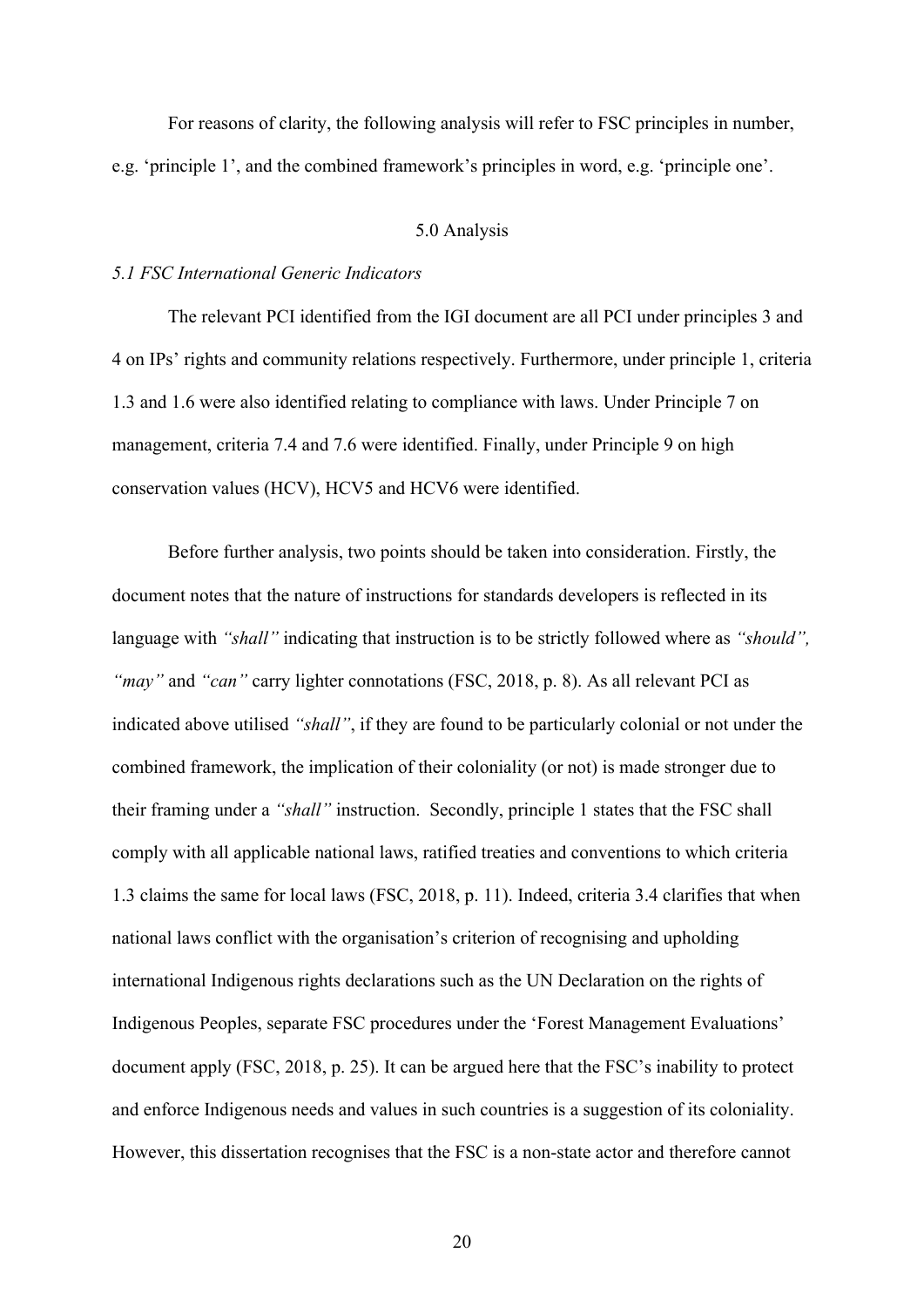act above the state. Indeed, Dei acknowledges that the anti-colonial search for accountability understands that certain issues cannot be negotiated and that therefore "there are limits and possibilities of "negotiating" in anti-colonial struggles and politics" (2006, p. 1). Subsequently, this dissertation will not explore such instances of powerlessness to implicate the FSC's coloniality.

However, other issues concerning law are apparent. For instance, criteria 1.6 states that the FSC should identify, prevent and resolve disputes on customary and statutory law if this can be done outside of a formal court process via "engagement with affected stakeholders" (FSC, 2018, p. 13). The glossary identifies IPs as possible affected stakeholders (FSC, 2018, p. 69) and therefore presents opportunities for IPs to hold the FSC and indeed forest managers accountable. Furthermore, instructions to this criteria state that standards developers shall construct a dispute resolution process which is "culturally appropriate" (ibid.). The glossary identifies culturally appropriate mechanisms as those that are "in harmony with the customs, values, sensitivities, and ways of life of the target audience" (FSC, 2018, p. 71). Here one can recall Fanon's claim that to speak a language is to "assume a culture, to support the weight of that civilisation" (1986, pp. 17-18) in that culturally appropriate engagement implies respect for culture and therefore understanding of that particular civilisation and its history. In this way, not only does dispute resolution offer an opportunity for IPs to hold the dominant power accountable, this process is available in ways in keeping with IP culture and ability. It therefore implicates little domination, power asymmetries and promotes valuable indigenous voice. Indeed, such a dispute resolution processes is also provided for issues from IPs regarding their legal tenure and perceived impact of management activities as noted in criteria 4.1 and indicator 4.6.1 (FSC, 2018, p. 27, p. 29). The instruction continues to state that forest operations will seize in the dispute affected area if the dispute is of "substantial magnitude", "substantial duration" or concerns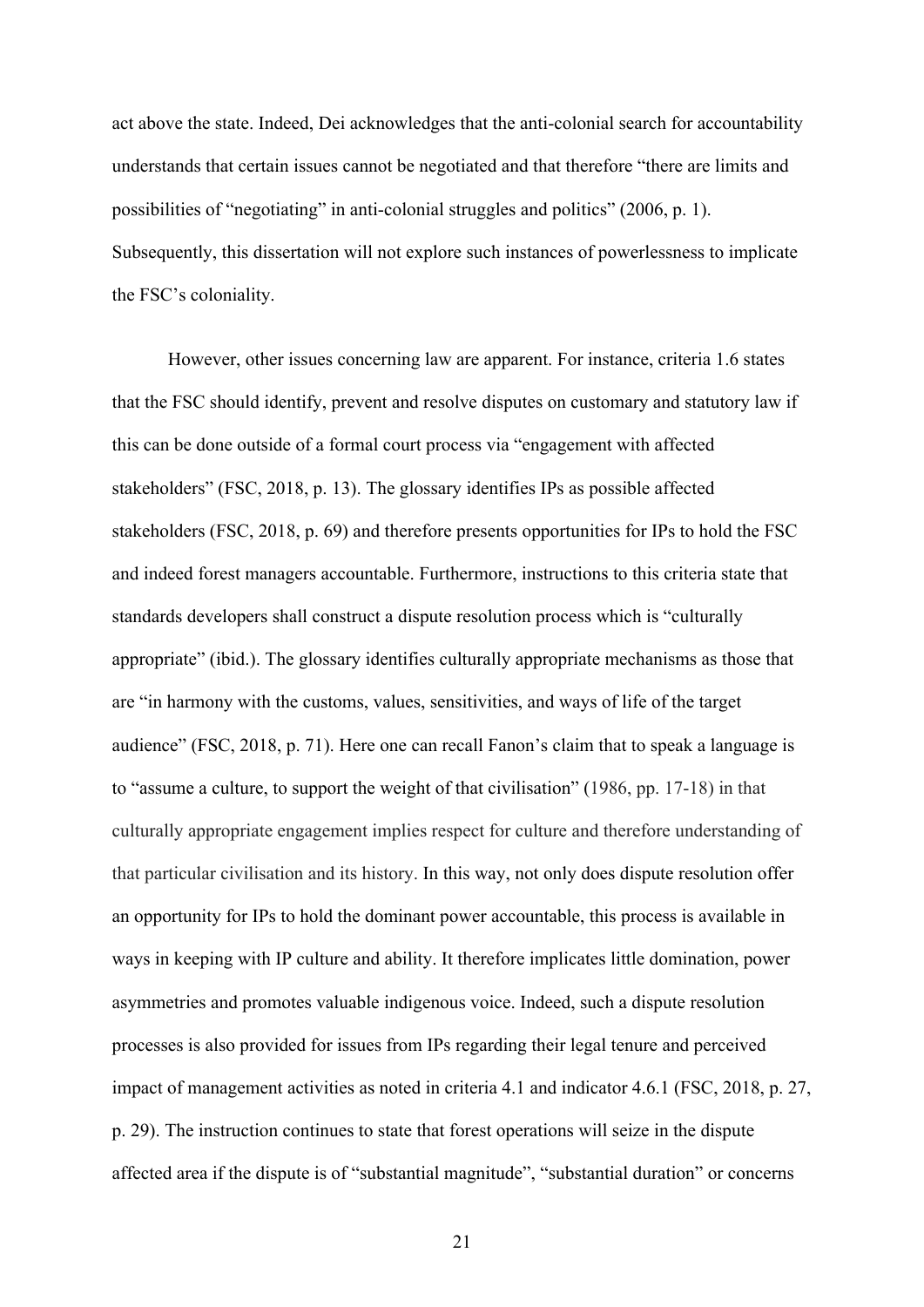too many interests (FSC, 2018, p. 13). Here however, the colonial nature and extent is unclear as these terms are not defined in the glossary and therefore one cannot be certain if the nature of the word 'substantial' privileges the dominant power's perceptions and western evaluation methods over those of the IPs. In this way, the overall colonial nature and extent of the FSC's dispute resolution process in unclear as the process offers accountability and therefore positively relates to principles six and one of the combined anti-colonial framework, but concurrently leaves evaluations from principles one, two and five open.

Following from the availability of a dispute settlement mechanism, the identification of which rights permit a dispute process also warrants analysis. Principle 3 and its associated criteria and indicators state FSC norms on Indigenous rights. Criteria 3.1 identifies that rights of tenure, use and access to forest resources and ecosystem services, customary and legal rights as well as contested rights shall be identified via engagement with IPs (FSC, 2018, p. 23). Instructions for this criteria state that standards developers should also work to identify such rights that have not been affirmed for a particular IP group for example, "due to a lack awareness or empowerment" (ibid.). Such a process of rights identification provides important opportunity for IP participation in affirming their rights and therefore weakens implications of coloniality of power and oppression. Furthermore, acknowledging and working to accord rights that have not been affirmed to IPs due to structural implications of their societally colonised positions, such as lack of empowerment, can suggest an awareness from the FSC of its colonial privilege as well as a willingness to remedy this, positively satisfying principle seven of the combined framework. Recalling Memmi, pre-existing societally imposed lack of empowerment is not caused by the FSC, though the organisation cannot escape its standing as the dominant power and as such here it is the coloniser acknowledging its privilege and facilitating accountability. The instructions also note that developers should respect the right of isolation through non-contact with IPs such as those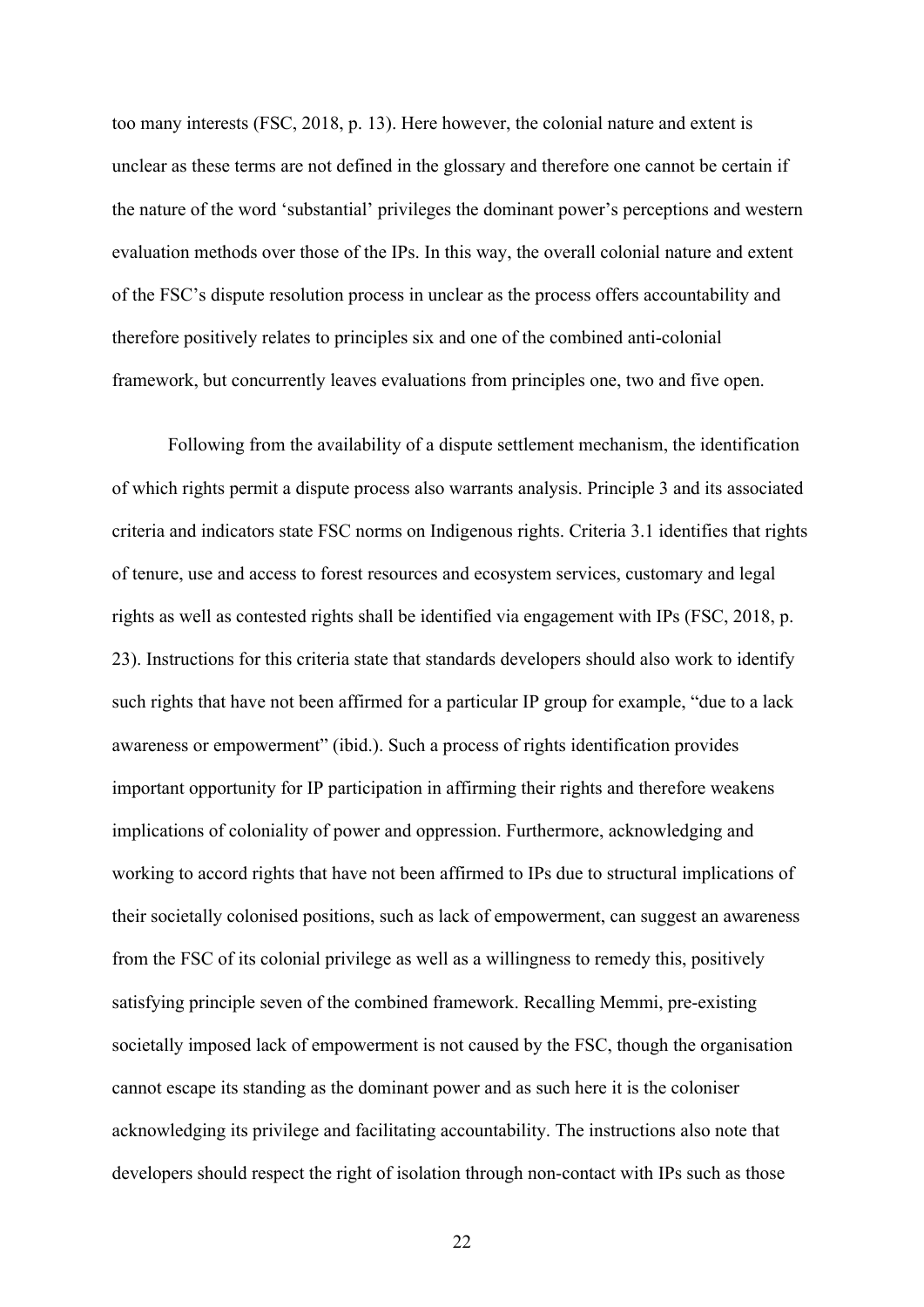living in isolation in Peru and Brazil (ibid). Here the FSC can be seen to acknowledge and understand variation in IPs needs and wants rather than view all IPs together as a monolithic actor. This understanding of variance accords greater voice to IPs as a whole, as individuals and as smaller communities and can therefore be said to reflect principle six of the combined framework as variance suggests understanding of identity and authenticity of voice.

Identification of cultural sites is also accounted for under Principle 3, criteria 3.5. Again, through engagement with IPs the standards developer shall identify sites that hold "special cultural, ecological, economic, religious or spiritual significance" as well as those for which IPs hold legal and customary rights (FSC, 2018, p. 26). Here, the FSC can be seen to understand the primacy and centrality of spirituality and spiritual knowledge for IPs and their ways of life, positively satisfying principle six of the combined framework. Furthermore, indicator 3.5.2 states that identification and documentation of such sites need not be done through formal mapping for instance, but alternative means if IPs have determined that such formal mapping would threaten the sites' value and existence (ibid.). Here, the FSC can be suggested to value Indigenous methodology in its actions rather than simply positing its own dominant Western-scientific colonial methodology, countering suggestions of coloniality of power. Criteria 3.6 also affirms that standards developers shall uphold the right of IPs to use their traditional knowledge as well as compensate them for utilisation of that knowledge and intellectual property with such utilisation being decided prior to the fact via FPIC. Such provisions for traditional knowledge further suggest passing of principle four of the combined framework on the protection and therefore centrality of spiritual knowledge in IP cultures.

However, it must be noted that criteria 3.2 on legal and customary rights of IPs to control management activity related to FSC management units are only recognised and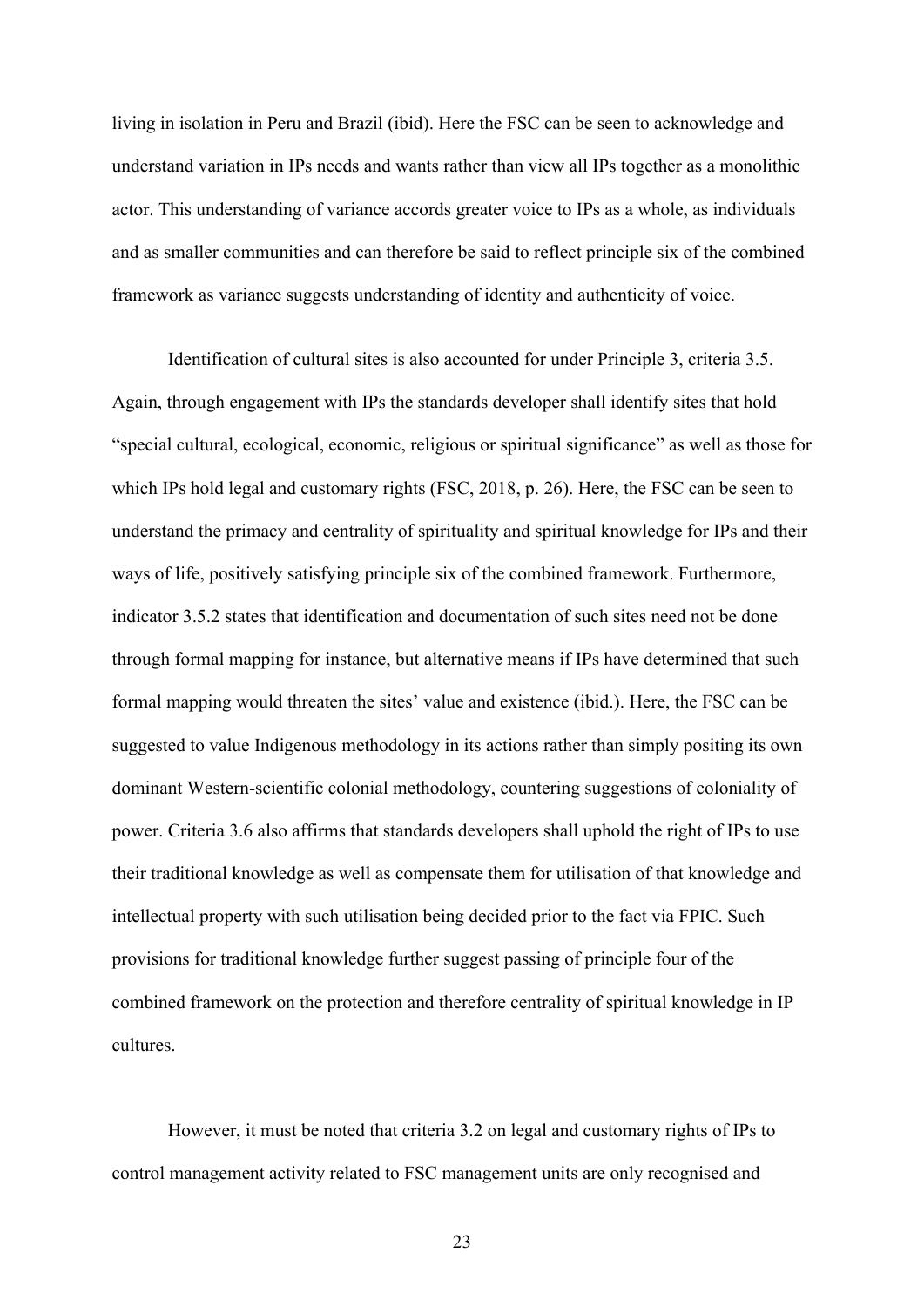upheld to the "extent necessary to protect their rights, resources and lands and territories" (FSC, 2018, p. 24). The word "extent" is not elucidated further in the glossary and therefore it is unclear how it will be decided, whether IPs participate in deciding when the 'level of extent' is reached and whether Western scientific or Indigenous knowledge will be used to identify the extent. Furthermore, indicator 3.2.1 states that IPs will be informed, albeit through culturally appropriate engagement, "when, where and how" they can dispute and request management modification. The word 'informed' implies that IPs do not themselves decide when where and how, but are only allowed to comment in the opportunity space allocated to them, rather than when they see fit. Here, suggestions of restriction, asymmetric power and lack of agency can be seen and therefore criteria 3.2 suggests aspects of coloniality from principles one, two and seven of the combined framework.

Principle 4 on community relations is particularly important due to its provisions and elucidation of FPIC. Criteria 4.2 states that local communities can delegate management activities over their legal and customary right to control aspects of such activity to third parties via FPIC (FSC, 2018, p. 27). Firstly, the merits of FPIC should be noted. Prior informed consent is an important avenue for procedural justice through according Indigenous participation and self-determination (Firestone, 2003, p. 176). 'Free' prior informed consent is not present in global environmental agreements that affect IPs such as the Convention on Biological Diversity (CBD) which only accords 'prior informed consent'. To this, Suiseeya recalls through her event ethnography on CBD workshops and discussions that IPs called for FPIC as without such consent being given 'freely', there is no protection from consent via coercion (2014, p. 111). Therefore, the inclusion of FPIC in FSC processes is significant as it makes the consent process and procedural justice frame more accessible, just and empowering for IPs, reducing implications of coloniality of power and oppression as well as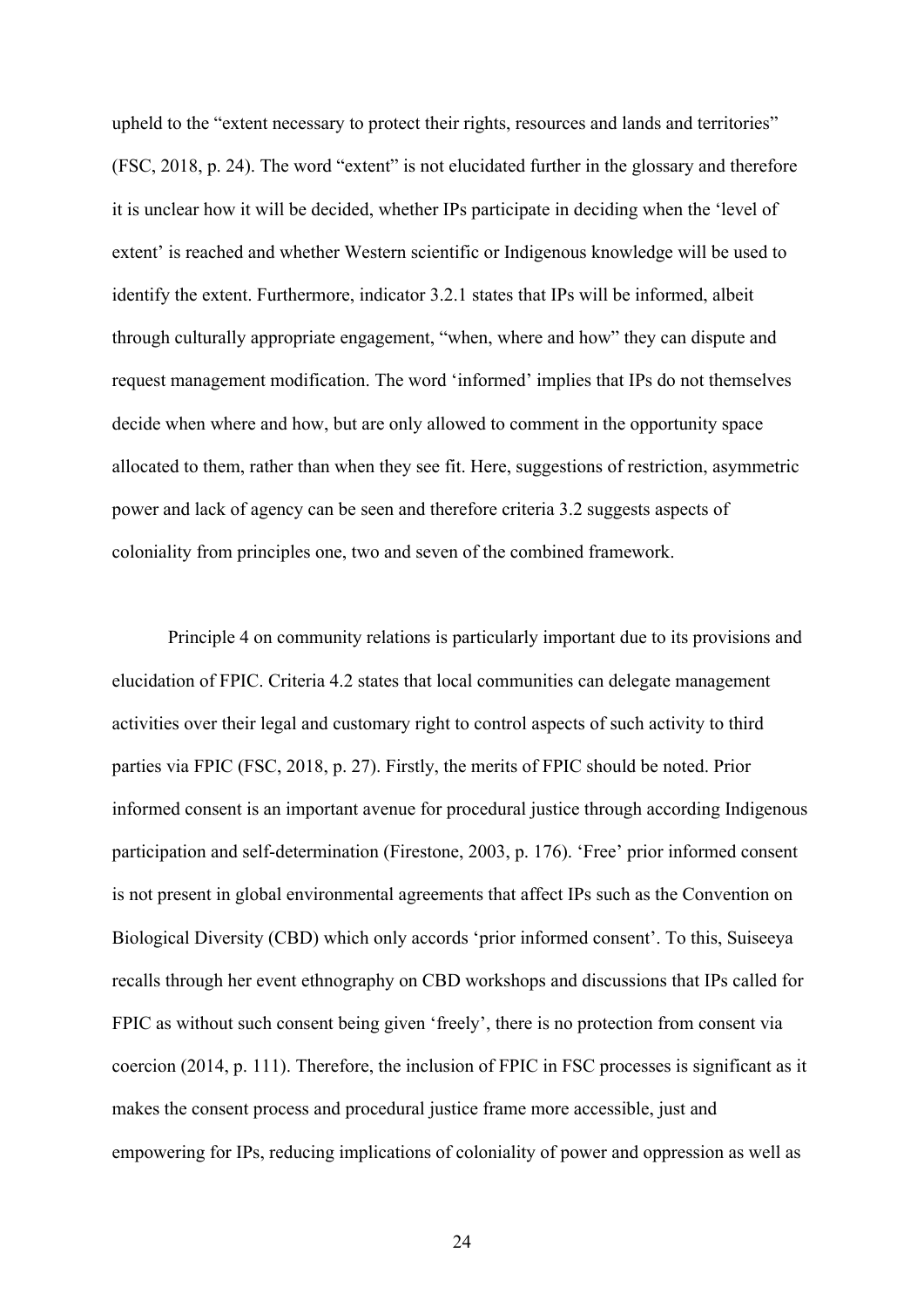facilitating opportunity for greater authenticity in Indigenous voice. Furthermore, indicator 4.2.4 states FPIC is granted to IPs via a process that informs the individual of their right to withhold and modify consent to a management activity (FSC, 2018, p. 28). Here, the FSC can be argued to assist IPs in recognising their power to resist, therefore satisfying principle six of the combined framework.

However, although such FPIC is certainly beneficial in reducing powers of coloniality, it is unclear from the IGI document alone what level of decisional power a lack of consent from FPIC holds. For example, if IPs do not consent to certain management activities, it is unclear whether the particular activity will be halted all together or will simply continue directly around that IPs community's land, perhaps still disrupting their ways of life. Here, although FPIC may suggest power behind IP voice, if a dissenting voice holds little decision-making power, coloniality of power persists in FSC processes. To a degree, the FPIC process does allow a sense of variation in IP voice as suggested in indicator 4.7.3. The indicator holds that management activity must "cease immediately in the vicinity" when cultural sites are "newly observed or discovered" until protective measures have again been approved by locals and national law (FSC, 2018, p. 30). The words "newly observed" are not defined in the glossary and can therefore imply that IPs can be party to such observations. This presents FSC processes allowing Indigenous voice to expand on a particular area rather than only be considered relevant on a one-time basis. Nonetheless, the power of a dissenting Indigenous voice in FPIC remains unclear and therefore coloniality of power, oppression, inability to resist and lack of identity and agency in Indigenous voice persists through this FSC process.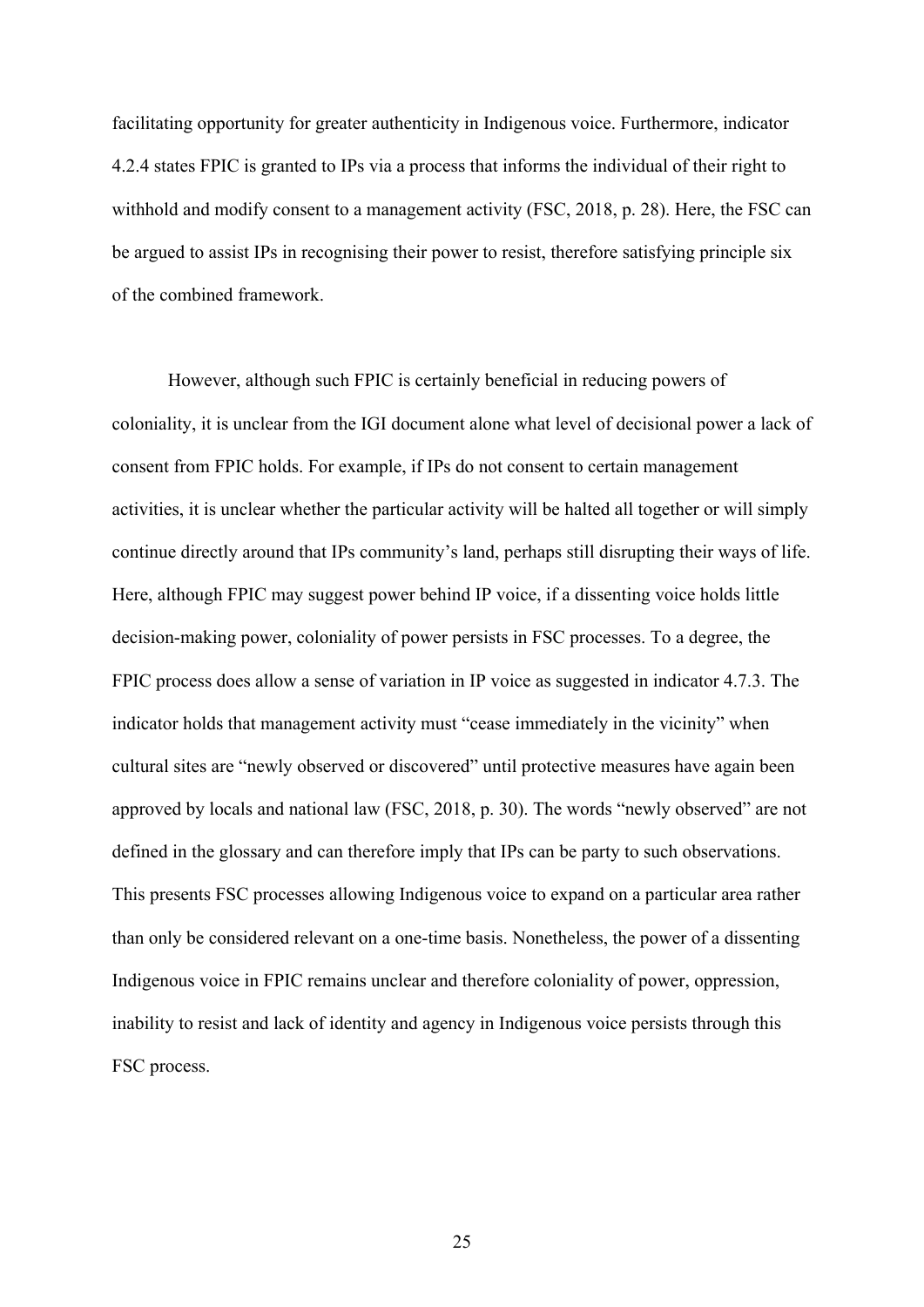With regards to Principle 7 on management, criteria 7.4 states that the FSC will update and revise management planning documents to include results from new "monitoring and evaluation, stakeholder engagement or new scientific and technical information" (FSC, 2018, p. 43). The explicit mentioning of scientific and technical information being worthy of inclusion in revised documents as opposed to, for instance, new traditional and spiritual knowledge findings suggests the privileging of Western science over Indigenous knowledge. This presents a mode of coloniality of power in management documents as by privileging Western dominant-power science, Indigenous knowledge is implied as less relevant, logical and powerful. Western science and technology subordinate Indigenous logic presenting FSC processes on management plans to negatively reflect principle one of the combined framework.

Criteria 7.6 and indicator 7.6.1 identify that FSC processes should "proactively and transparently engage affected stakeholders" on certain processes, some of which are particularly relevant to IPs such as dispute resolution, identification of rights, cultural sites and high conservation values (FSC, 2018, pp. 44-45). 'Proactive' and 'transparent' culturally appropriate engagement with IPs on such processes gives them greater awareness of their rights, options and possible future threats to their ways of living. This may give IPs options for resistance, satisfying principle six of the combined framework and also suggesting awareness from the FSC of its dominant position, therefore satisfying principle seven of the combined framework. Furthermore, indicator 7.6.2 continues to state that culturally appropriate engagement is used to identify, in particular, "appropriate representatives", "mutually agreed communication channels" as well as ensure all relevant actors including women, children, youth and minorities are equitably engaged and represented (FSC, 2018, p. 45). Although it is unclear how the FSC can ensure such representation, considering that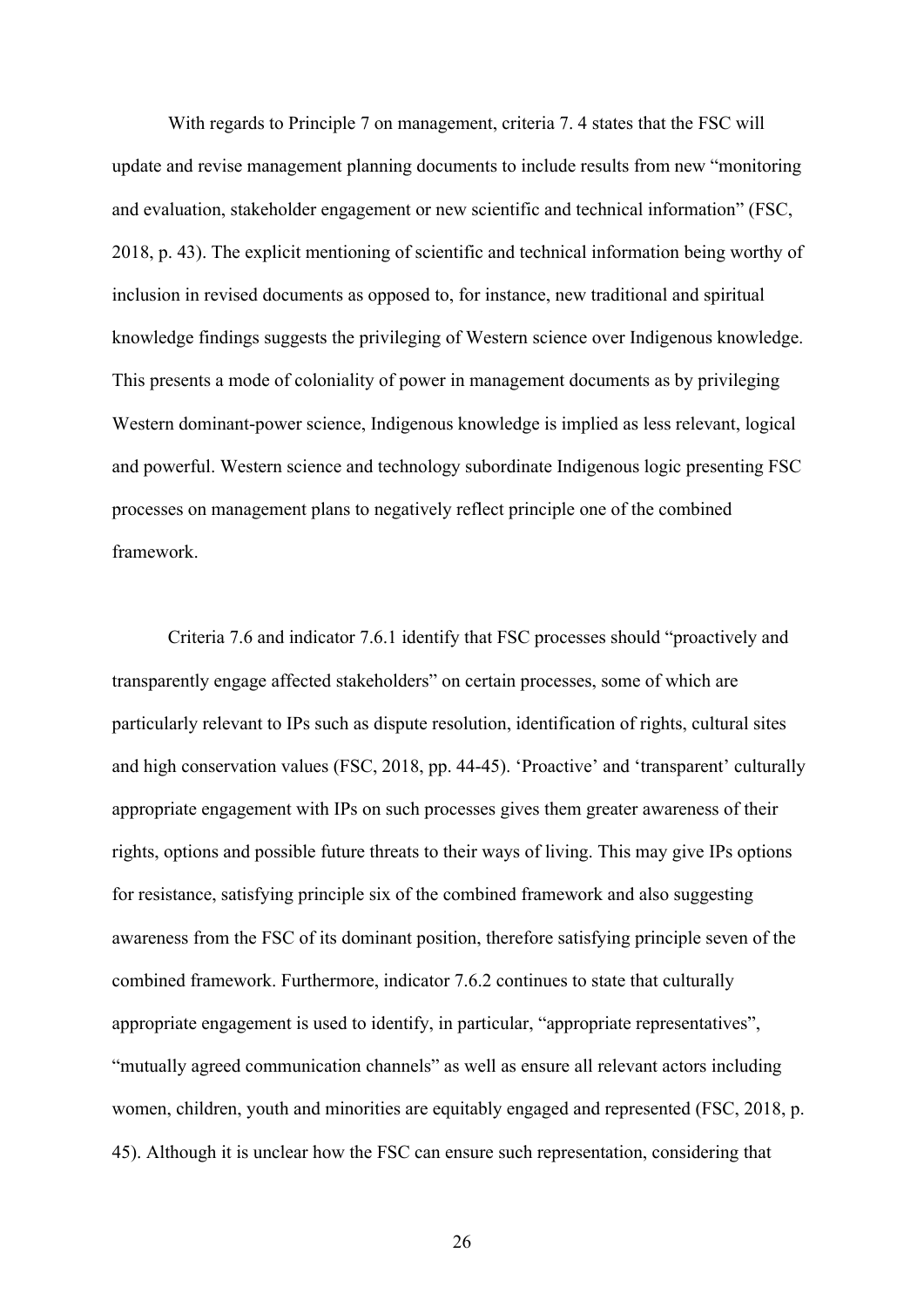Indigenous cultural understandings of legitimate representatives may conflict with FSC understanding, FSC normative statement on pursuing all such actors suggests

intersectionality and therefore satisfies principle three of the combined framework.

**Table 2. Summary: The FSC IGI and the combined framework Combined framework principles Analysis Evaluation** Examine the nature and extent of social domination using the concept of 'coloniality of power' Positives - culturally appropriate engagement, procedural participation, some IP methodology. Negatives - unclarity over privileging of western evaluation methods or those of IPs, privileging of western science. Normatively mixed Examine whether concepts of colonialism, oppression, colonial encounter, decolonisation, power, agency and resistance can be seen in the text Positives - see above. Negatives - allocated 'when where and how' to comment on management activity. Normatively mixed Examine the concepts mentioned in 'Principle 2' through an intersectional lens Positives - provisions to ensure IP minority actor representation. Normatively Positive Examine whether the text accounts for the centrality of spirituality and spiritual knowledge in Indigenous needs and relations Positives - identification and protection of spiritual sites. Normatively positive Examine the quality of Indigeneity and the Indigene in terms of identity and authenticity of voice Positives - culturally appropriate engagement, some variance in IP voice, FPIC. Negatives - unclarity over power through FPIC. Normatively unclear Examine the text with the understanding that the anticolonial framework is a 'literacy of resistance' Positives - facilitates IP awareness of rights, dispute settlement process. Negatives - restricted by 'where, when and how' one can resist. Normatively mixed Examine whether the dominant actor understands their 'colonial privilege' and Positives - identifying nonaccorded rights, dispute settlement, compensation. Normatively mixed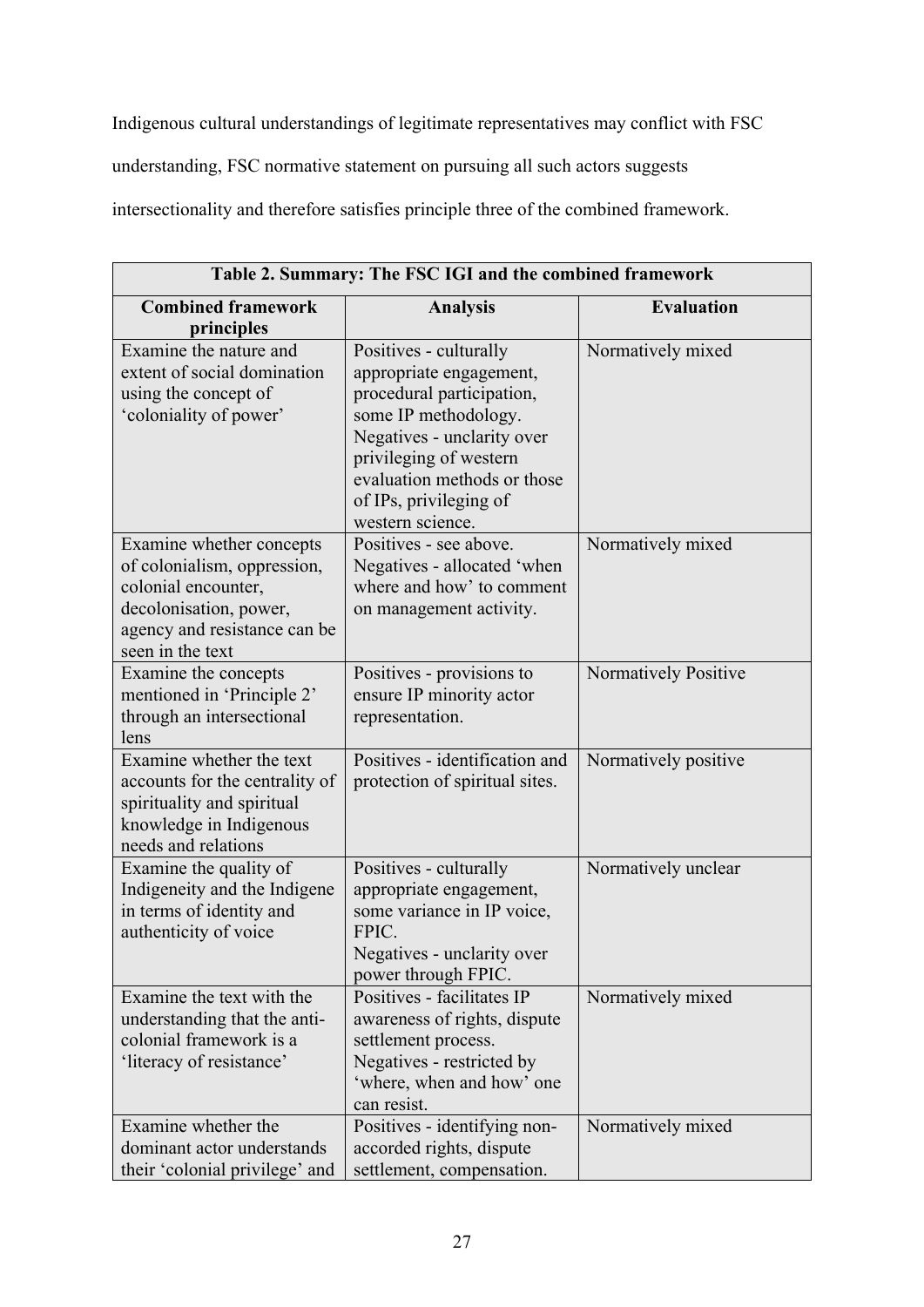| is able and willing to action | Negatives - some privileging |                     |
|-------------------------------|------------------------------|---------------------|
| and partake in accountability | of Western science.          |                     |
| measures.                     |                              |                     |
| Examine the colonial          |                              |                     |
| privilege through a trans-    |                              |                     |
| historical analysis           |                              |                     |
| Examine whether the text      | Negatives - unclarity on     | Normatively unclear |
| respects and promotes         | understanding of IP          |                     |
| Indigenous sustainable self-  | livelihoods or western       |                     |
| determination.                | livelihoods.                 |                     |

As the table above suggests, the FSC's normative record over respect and awareness of IP needs and values through use of the combined framework is mixed. The IGI contains positive provisions for facilitating intersectional IP needs and for respecting the primacy of spirituality and spiritual knowledge in IP lives. However, the text presents a mixed record over its coloniality of power and related concepts, in providing opportunity for IP resistance and understanding and seeking to redress the FSC's colonial privilege. Lastly, evaluation of the text remains unclear over its provisions for allowing authentic and meaningful Indigenous voice as well on its respect for Indigenous sustainable self-determination due to limited information on the FSC's processes for such values.

### *5.2 The Malaysian National Forest Certification Standard*

This section maps the PCI identified above to the approved FSC National Stewardship Standard of Malaysia (2018) to analyse whether and how the points found from use of the combined framework on the global IGI transform when applied to the national level and as such test FSC's normative power. National standards are allowed to vary according to specific national contexts, but are none the less meant to show consistency with key FSC norms (FSC, 2018, p. 4). In particular, the verifiers from the Malaysian standard are analysed as they "indicate how to acquire evidence that the objectives have been met" (FSC Malaysia, 2018, p. 168) and therefore suggest commitment to objectives and how coloniality or its redressing is actioned by FSC Malaysia. The following analysis therefore presents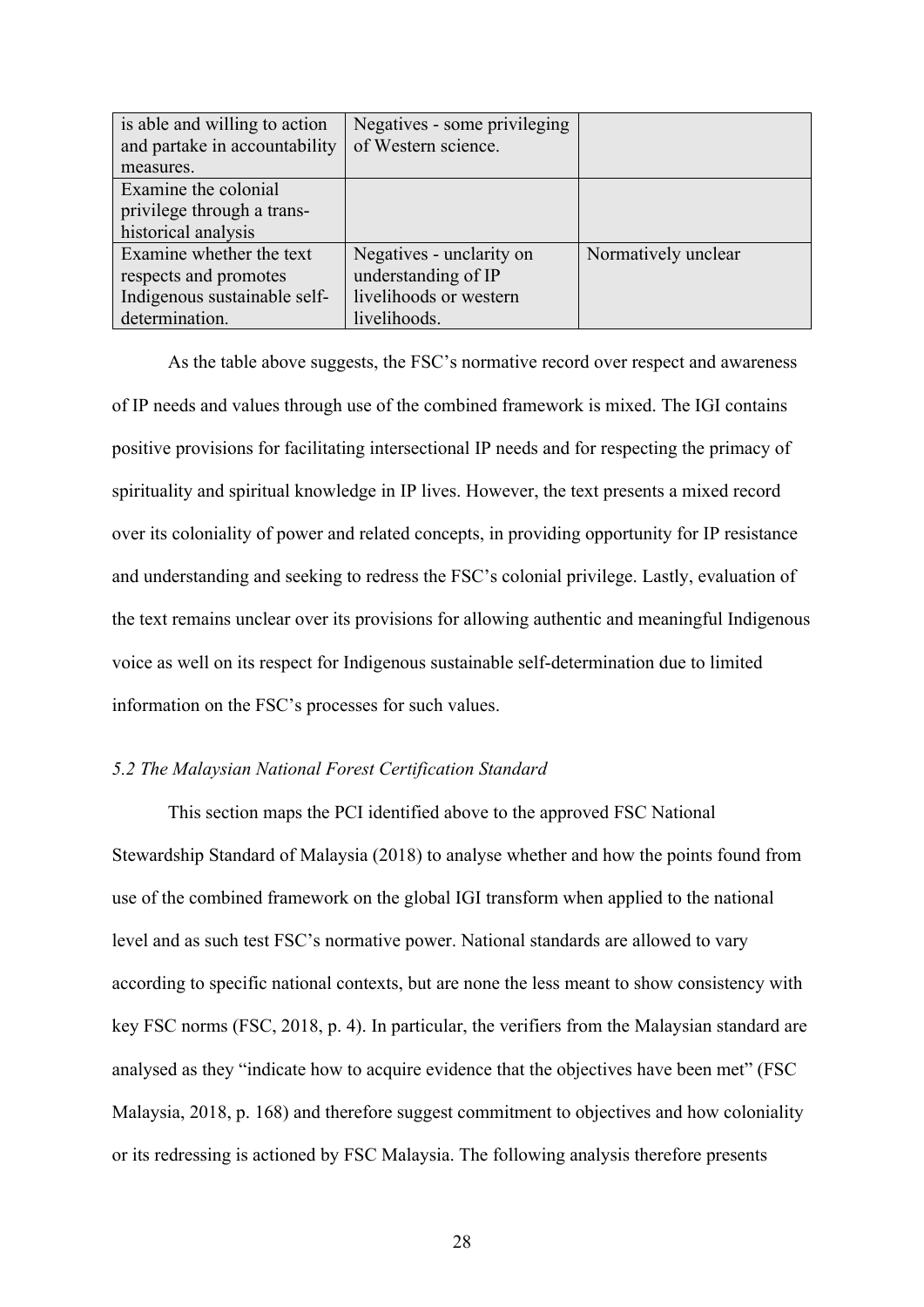whether coloniality or its lack thereof in FSC norms persists when transferred to the national level.

With regards to Principle 1 on FSC compliance with laws, the IGI analysis found the FSC providing opportunity for IPs to hold the organisation accountable via the dispute resolution process and by making this process culturally appropriate, reduced implications of asymmetric power dominance and offered IPs valuable voice. Indicators 1.6.1 and 1.6.2 on this culturally appropriate engagement with IPs and their conclusion in a timely manner respectively is verified in the Malaysian standard via documents recording standard operation procedures (SOPs) for dispute resolution including identifying disputes and recording engagement with stakeholders (FSC Malaysia, 2018, p. 17). Furthermore, interviews are taken with IP stakeholders noting proof of their satisfactory engagement in the dispute resolution development process as well as evidence of timeliness and perceptions on the fairness of the process (ibid.). These verifiers present willingness to provide adequate accountability, reduce power dominance and allow effective Indigenous voice and therefore positively satisfy principle one and five of the combined framework. However, the unclear nature of the magnitude of dispute resolution that prompts halting of management activities in the dispute affected area remains uncertain. Indicator 1.6.2 on such seizing of operation under "substantial magnitude", "substantial duration" and too many interests is accompanied by verifiers by way of documents recording that the activity has stopped and interviews with IPs stating the activity had seized (FSC Malaysia, 2018, p. 18). Again, the nature of what satisfies halting of activity is not elucidated and one cannot say whether the dominant FSC Malaysia's norms will be privileged in such evaluations over IP perceptions. The coloniality of the dispute resolution process at the national level remains mixed. To an extent, it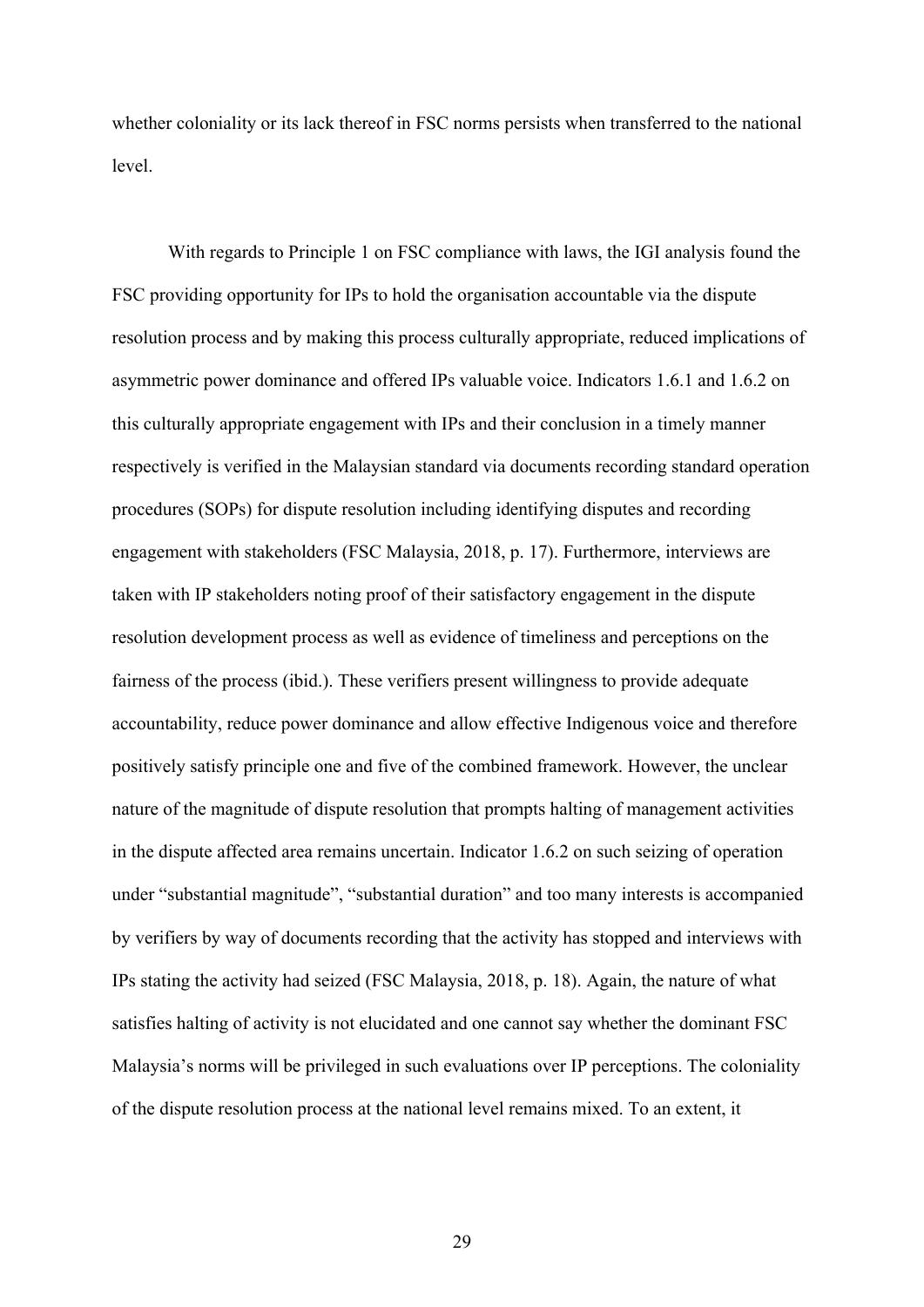positively relates to principles six and one, but may also leave evaluations from principle one, two and five open-ended.

The PCI of Principle 3 were found in the IGI analyses to positively delineate IP rights. Of particular note were instructions for criteria 3.1 which stated that standards developers should work to identify rights that have not been afforded to IPs due to, for example, a lack of empowerment. Such identification lessened implications of a coloniality of power and showed awareness from the FSC of its colonial privilege and willingness to reduce such asymmetries, positively satisfying principle eight of the combined framework. However, verifiers to indicator 3.1.2 on identifying rights in the Malaysian standard were absent, showing no commitment to identifying unafforded rights (FSC Malaysia, 2018, p. 30). Section five of indicator 3.1.2 does state that areas where rights are contested may be documented (ibid.), however, there is still no direct indication of commitment to identifying unafforded rights and therefore the translation of norms from global guidelines to the national level has resulted in a decrease in efforts to reduce coloniality.

Identification of cultural sites under criteria 3.5 through engagement with IPs presented positive FSC understanding on the centrality of spirituality for many IP communities, satisfying principle six of the combined framework. Indicator 3.5.2 on identification and recording of such sites in a culturally sensitive manner suggested FSC valuing of Indigenous methodology alongside its own dominant western scientific methodology, reducing implications of coloniality of power. Indeed the verifiers for this indicator in the Malaysian standard include interviews with IPLCs over their satisfaction with engagement and implementation from forest managers (FSC Malaysia, 2018, p. 35). With 'implementation' reflecting methods used to record sites, commitment to IP spirituality and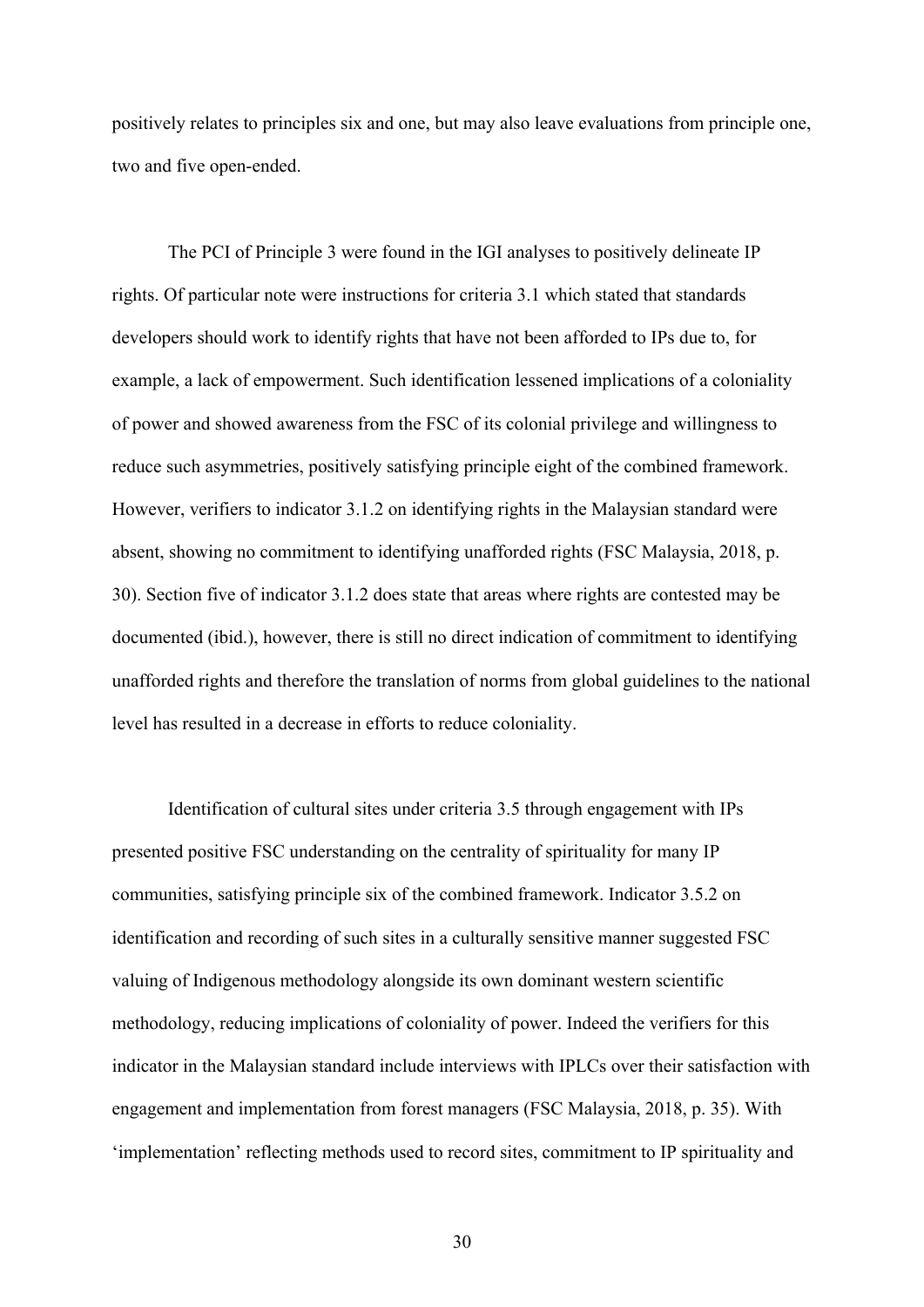methods is apparent and the satisfaction of principle six and one of the combined framework has transferred from the global to national level of FSC norms.

Criteria 3.2 was highlighted in the IGI analysis for limiting IP autonomy and power. The criteria restricted the ability of IPs to control activity of management units to the 'extent' necessary for their protection of rights, resources and land without elucidation of who decides when this level has been reached and how. Furthermore, indicator 3.2.1 restricts autonomy by specifying that IPs will be told 'when where and how' they can dispute management rather than deciding this themselves. The verifier to indicator 3.2.1 in the Malaysian standard holds no indication of countering such restriction of opportunity and agency (FSC Malaysia, 2018, p. 31) and therefore, coloniality in the form of principles one, two and seven from the combined framework can be seen to remain at the national level.

Principle 4 was also found to be particularly interesting due to its provisions on FPIC. FPIC, as opposed to only prior informed consent, was seen to give IPs important procedural justice and empowerment, reducing implications of coloniality of power and increasing authenticity of Indigenous voice. Indicator 4.2.4 further strengthened this claim by stating that granting of FPIC includes informing IPs of their right to withhold and modify consent, therefore assisting them in recognising their power to resist. The verifiers to this indicator in the Malaysian standard include documents recording IPs engagement in the FPIC process as well as interview with IPs verifying their consent was given (FSC Malaysia, 2018, p. 40). Therefore, the positive satisfaction of principles one and five of the combined framework can again be suggested. To counter suggestions of the coloniality in FPIC due to its lack of clarity on how much decisional power a dissenting Indigenous voice holds, indicator 4.7.3 was argued to show a sense of power in Indigenous voice. The indicator holds that management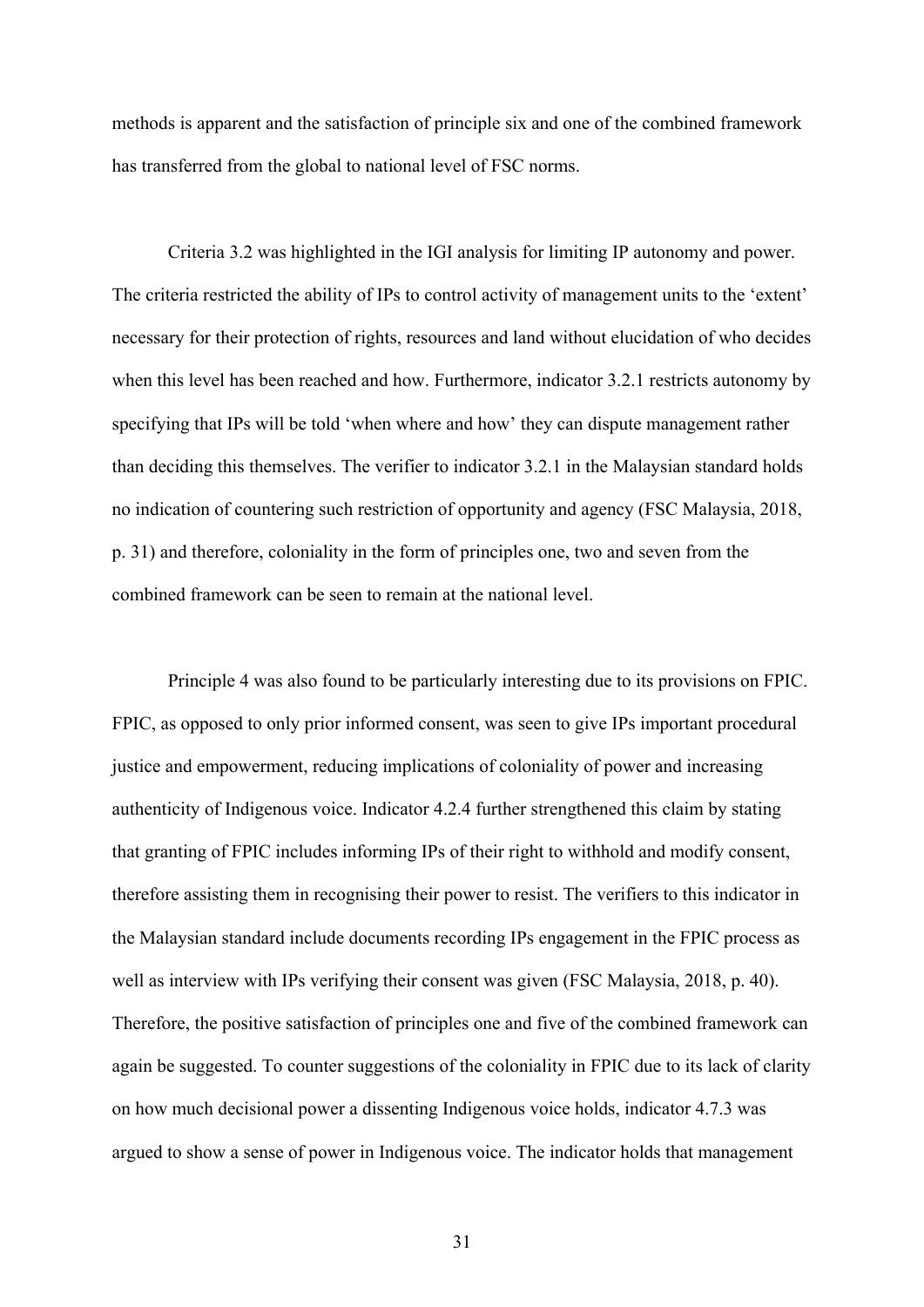activity must immediately seize when cultural sites are "newly observed" (FSC, 2018, p. 30). As the phrase "newly observed" is not elucidated in the glossary, it can be implied that IPs can command such observation therefore giving them opportunity to expand and develop their voice and decision-making power. However, the verifiers to this indicator in the Malaysian standard note trained workers and forest managers as those that identify new sites and once found simply alert IPs of their discovery (FSC Malaysia, 2018, p. 44). Unlike the IGI, here who undertakes new observations is made explicit and excludes IPs. This difference between the IGI and Malaysian standard astutely presents the transformation of discourse on the same norm between the global and national levels. Indicator 4.7.3 in the Malaysian standard does not counteract suggestions of a coloniality of power and lack of agency in FPIC and the lack of clarity on a dissenting indigenous voice remains. Although the act of FPIC goes some way in positively satisfying principles one and five of the combined framework, this is relative to alternative consent mechanisms. The discourse of FPIC in itself under the IGI and Malaysian standard remains unclear on its level of coloniality of power, denial of Indigenous identity, agency and voice. As acknowledged earlier, discourse analysis on the FSC's revised FPIC guidelines will more adequately verify this claim.

Principle 7 was similarly shown to hold a mixed profile on levels of coloniality under the combined framework. Criteria 7.4 explicitly mentioned scientific and technical information, as opposed to Indigenous traditional knowledge, as that which will be included on revised management documents, privileging Western scientific knowledge over Indigenous and negatively implicating coloniality of power. Indeed, the verifier for this indicator in the Malaysian standard concurs this claim (FSC Malaysia, 2018, p. 67). Both the global and national levels of FSC normative guidelines present Indigenous knowledge as less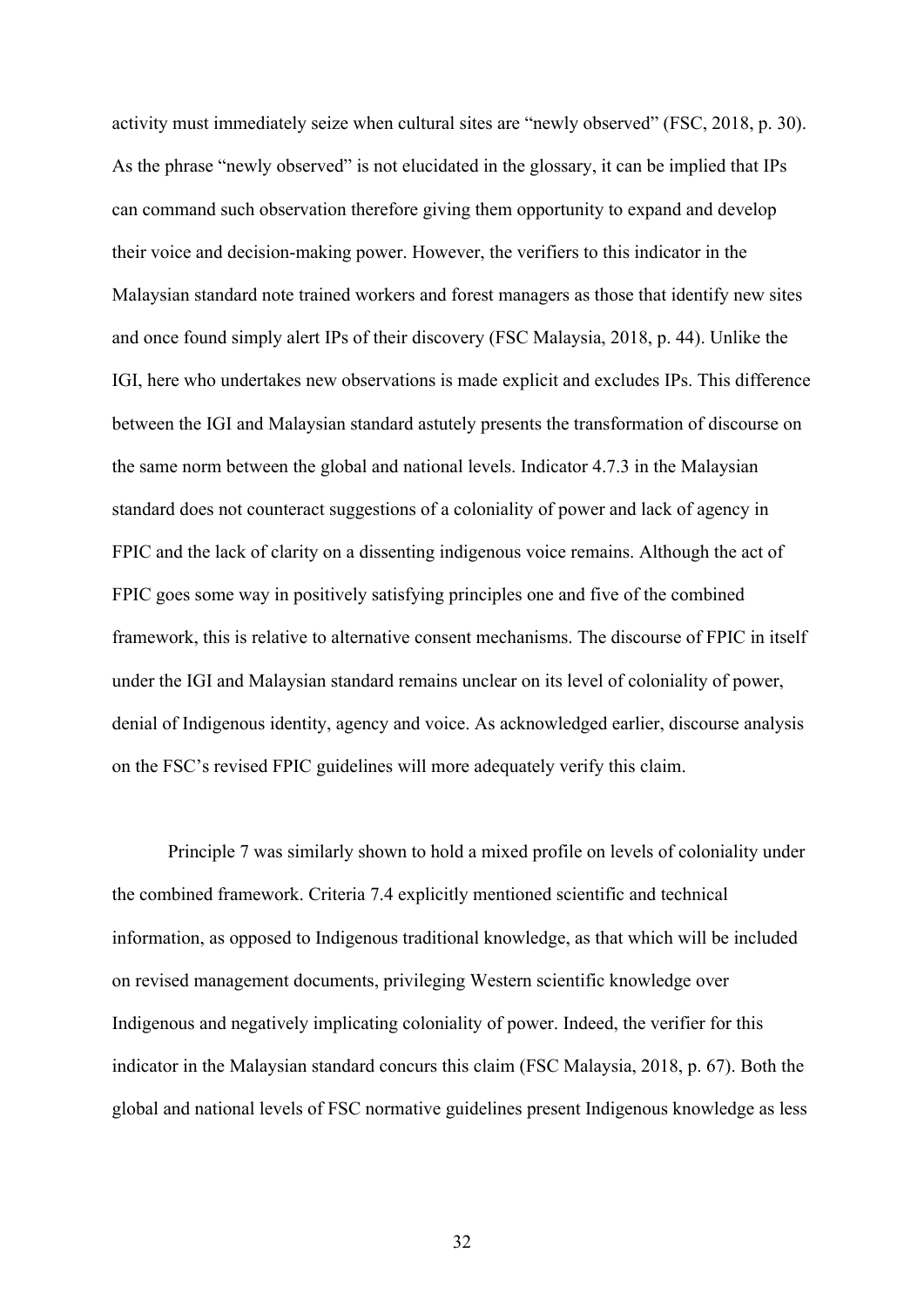relevant and valued than Western scientific knowledge, negatively implicating principle one of the combined framework.

Presenting positives connotations however, indicator 7.6.1 on the proactive and transparent engagement of IPs with forest managers was argued to better inform IPs of their rights and options when faced with the 'alien' forest managers under FSC units, increasing awareness and opportunity for resistance. Indicator 7.6.2 identified women, youth, the elderly and minorities from IPs as some of the appropriate representatives required when conducting culturally appropriate engagement with such communities (FSC, 2018, p. 45). Verifiers to these indicators in the Malaysian standard consist of interviews with IPs for evaluation and proof of proactive and transparent engagement, as well as documents recoding participants in such engagement, providing verification of opportunity for appropriate representatives (FSC Malaysia, 2018, pp. 69-69). In this way, increasing awareness of options for Indigenous resistance presents the FSC facilitating such IP resistance and the confirming of methods to include representatives from minorities within IPs presents facilitation of an intersectional voice, positively satisfying principles six and three of the combined framework.

Finally, concerning Principle 9 of the FSC's normative framework, HCV 5 was argued to be unclear on its understanding of the sites and resources that require high protection with regards to fundamentally satisfying Indigenous livelihoods. The Malaysian standard does not state a verifier for this HCV (FSC Malaysia, 2018, p. 74) and therefore it remains unclear whether the FSC's understanding of livelihoods is from a Western perspective, or that of Indigenous peoples as well-being via maintenance of relationships and responsibilities with their families and nature. However, indicator 9.2.3 on engagement with IPLCs for enhancement of these HCVs holds verifiers of documents recording stakeholder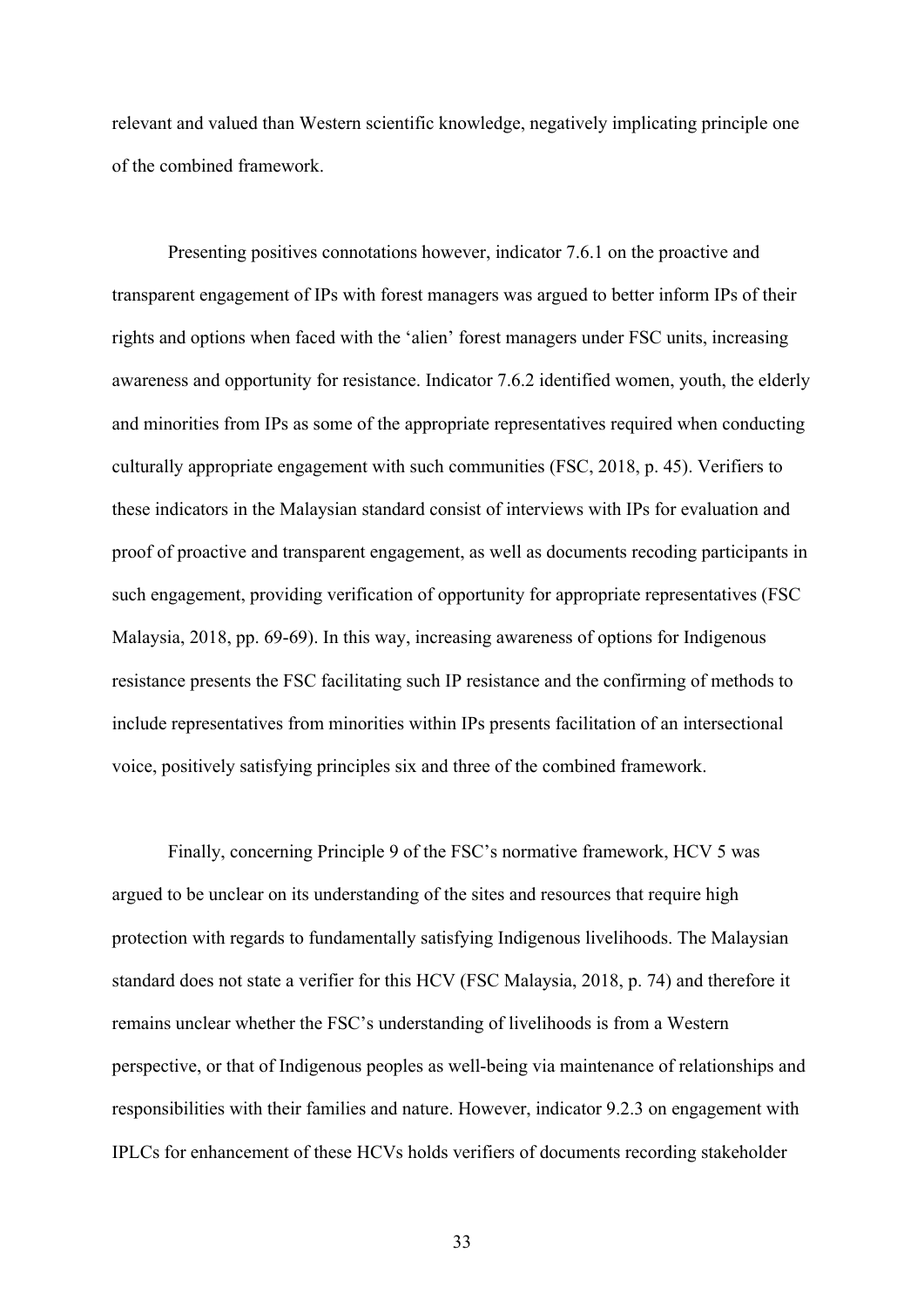input and engagement as well as interviews on the adequacy of this engagement (FSC Malaysia, 2018, p. 76). It can be said that IP involvement in enhancing HCVs provides opportunity to introduce Indigenous self-determination and therefore transform the understanding from a western perception of livelihoods and well-being to an Indigenous perception. However, implications of the words 'sites' and 'resources', as opposed to 'relationships' and 'responsibilities' remain. Therefore, even with such verifiers, there is no indication that the FSC will not privilege Western conceptions of what is fundamental for livelihoods over Indigenous conceptions during engagement sessions. In both the global and national level of FSC normative frameworks, the level of coloniality under principle eight of the combined framework remains unclear.

## *5.3 Comparison and evaluation*

Analyses of verifiers in the Malaysian National Standard to suggest FSC commitment to its normative guidelines and the power of the global organisation to transfer its norms to the national level has presented three main dynamics. Firstly, some cases have supported the previous analysis' findings on levels of FSC coloniality through the Indigenous perspective. For instance, the privileging of Western science in revised management plans held no further verifiers in the Malaysian text to counter this finding. Secondly however, other cases presented a substantial disconnect between the global and national level of normative frameworks resulting in greater opportunity for coloniality. For instance, the Malaysian text presented no verifiers for identifying rights that have not already been accorded to IPs suggesting a lack of normative commitment to this standard which is a specifically Indigenous issue, increasing normative space for coloniality. Finally, analysis of verifiers in the Malaysian text also presented a case in which the national norm explicitly clarifies the unclarity of the global standard to the detriment of FSC claims of anti-coloniality via meaningful Indigenous voice. This became apparent in the Malaysian text's identification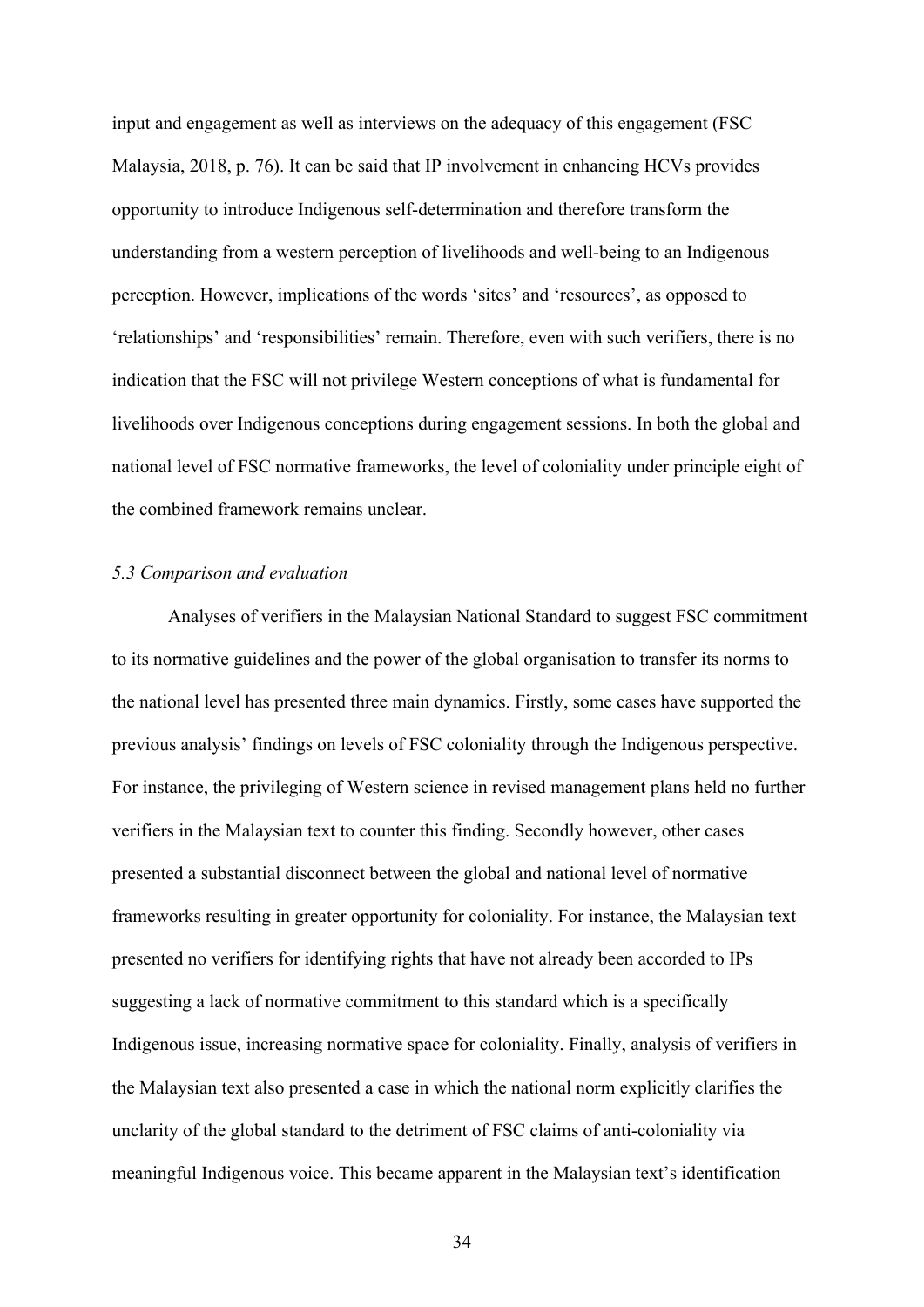that it is forest managers and workers who identify newly observed cultural sites rather than IPs, who instead lose their opportunity to develop their opinions and knowledge in FSC provisions. Overall, comparison of analysis between the IGI and Malaysian standard suggests that FSC power to transfer its norms from the global to national standards is weak in some areas that are especially pertinent to Indigenous peoples. The level of, and opportunity for coloniality in FSC norms increases at the national level of those norms.

## 6.0 Conclusions:

## *6.1 Research conclusion*

In conclusion, this dissertation has developed a combined critical discourse analysis framework built upon and guided by key anti-colonial discourse to interrogate the extent of coloniality in the FSC's normative framework from a specifically Indigenous perspective. It has applied this combined framework to both the global and national level of FSC norms. At the global level, the extent of coloniality in FSC norms is mixed as the organisation is seen to facilitate intersectional Indigenous participation and respects the primacy of spirituality for IPs. However, significant forms of coloniality of power persist and the facilitation of meaningful Indigenous voice and self-determination remain unclear. Analyses of verifiers at the national level reveals both support and increase in the extent of coloniality present at the global level. In particular, such verifiers have served to clarify provisions of the global standard to the detriment of IPs in certain specifically Indigenous issue areas such as the withholding of rights. Therefore, a comparison of the global and national level of FSC norms under the combined framework has revealed a waning in ability to transfer such norms as the extent of coloniality in FSC norms increases at the national level.

## *6.2 Research critiques and limitations*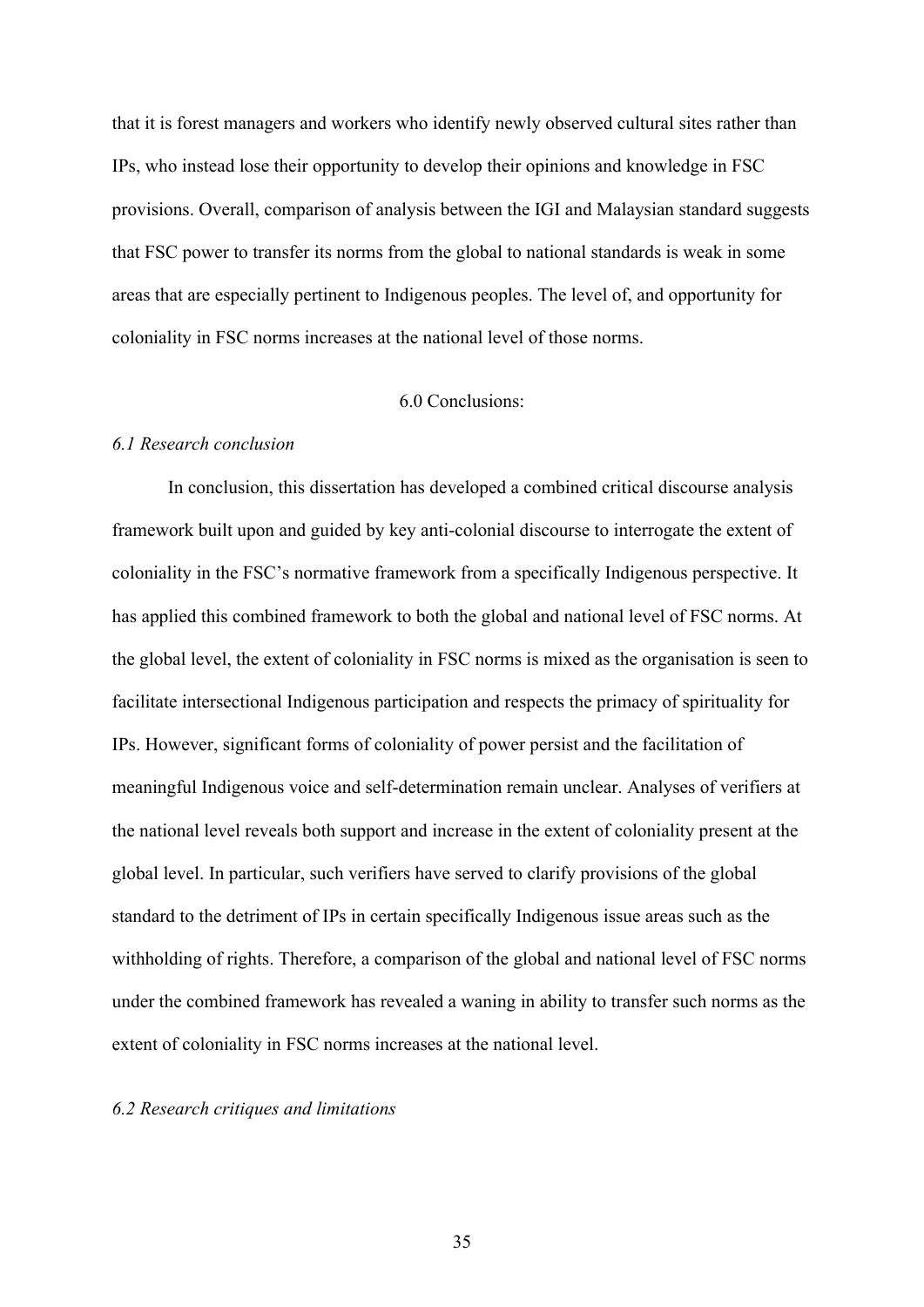In keeping with Memmi's assertion that a coloniser can never fully forego their reality and implications of being a coloniser, it must be noted that this dissertation's author cannot fully understand and relate to Indigenous peoples and the intricacies of their reality. This is pertinent because as Thésée notes of Edward Said, "no production of knowledge can ever ignore or disclaim its author's involvement" (2006, p. 33). This dissertation assumes much of what it holds important for Indigenous needs and values from the literature, some of which is and is not written by Indigenous authors. Indeed, to the best of this author's knowledge, Simmons and Dei are 'settlers' where as Corntassel is Tsalagi (Cherokee) and therefore Indigenous to the South-eastern woodlands of the US. In this way, the findings, 'or production of knowledge' from this research are fundamentally limited in a holistic sense as they do not fully reflect and understand the everyday realities of Indigenous lives and contexts. The use of a post-positivist discursive framework goes some way in adopting a more 'indigenous methodology', however the fact remains.

Furthermore, the use of FSC PCI can be criticised due to their limited normative nature. The PCI do reflect the key normative principles of the FSC, however, they are standards and guidelines that are purposefully malleable enough so that they may be adapted to suit the particular ecological, social and economic conditions of a country or region. This explains the lack of clarity found in many indicators. Therefore, it can be said that the combined framework is better applied to FSC documents such as the FPIC guidelines and those that ensure gender equality in national standards to gage a stricter normative stance. However, whilst this may be true, the PCI are the main and most recognised document and therefore reflect that which the FSC is known for. As such, there is value in interrogating the most relevant FSC document as they are a symbolic benchmark for all other FSC documents.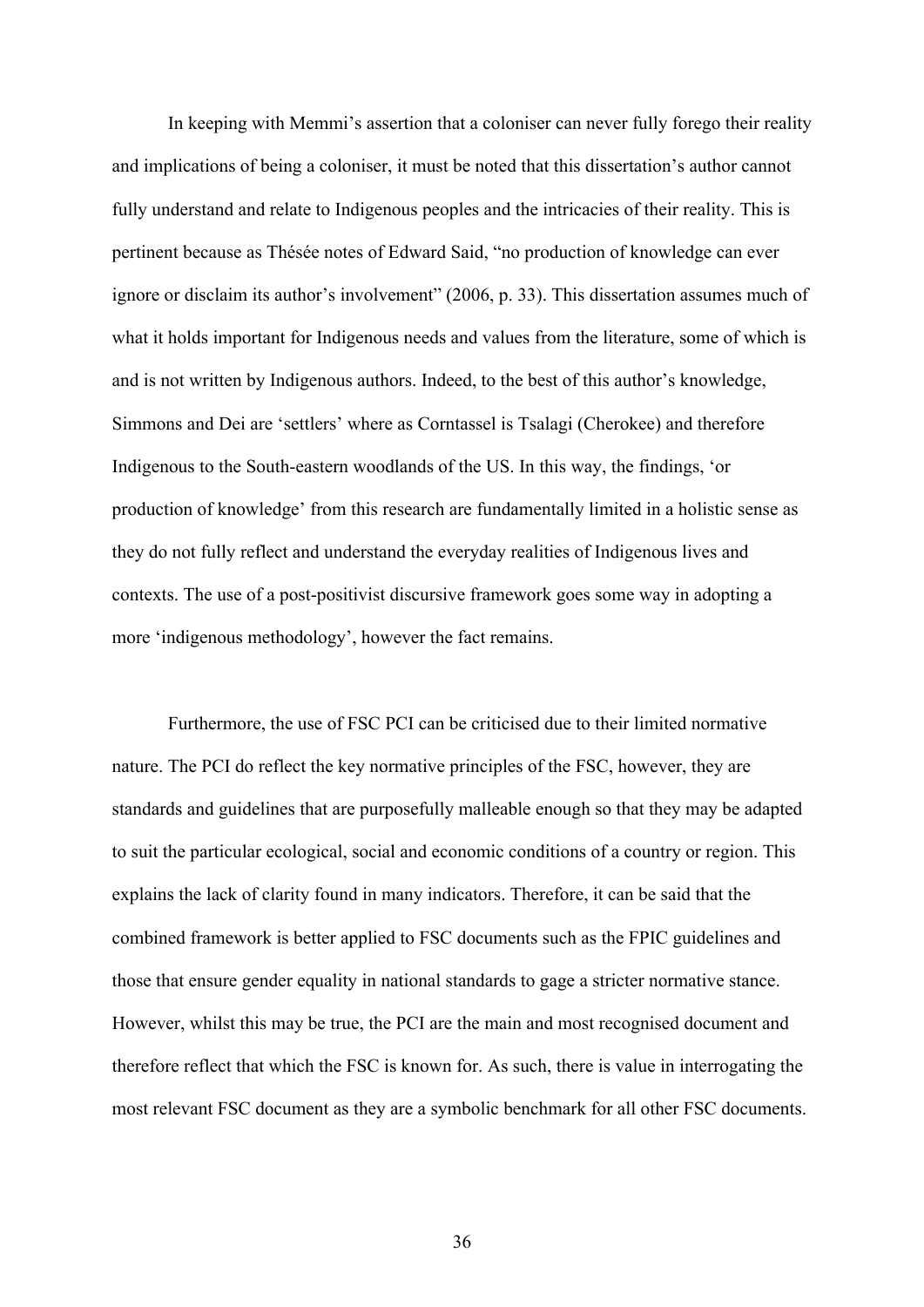The extent of coloniality in the most recognised FSC document is a strong testament to its norms, whether or not this document itself fully elucidates its norms.

## *6.3 Further research suggestions*

As suggested above, application of the combined framework upon revision of the FPIC guidelines is a thoughtful avenue for further research as the provisions of 'free' prior informed consent markedly distinguishes the FSC's respect for IPs from other certification schemes. Indeed, the FSC has a range of guidance documents that present stricter and more fully defined norms which can be interrogated with the combined framework. Furthermore, also noted in the analysis is that the three SFM objectives of environmental, social and economic sustainability are interrelated in that a particular occurrence in one effects the reality of the others at both macro and micro levels. Therefore, as all PCI are relevant from an Indigenous perspective, an impressive route for further research may be to apply the combined framework on all PCI and perhaps then combine this with a quantitative analysis on corrective action requests from FSC accreditation services to move from discourse to practice.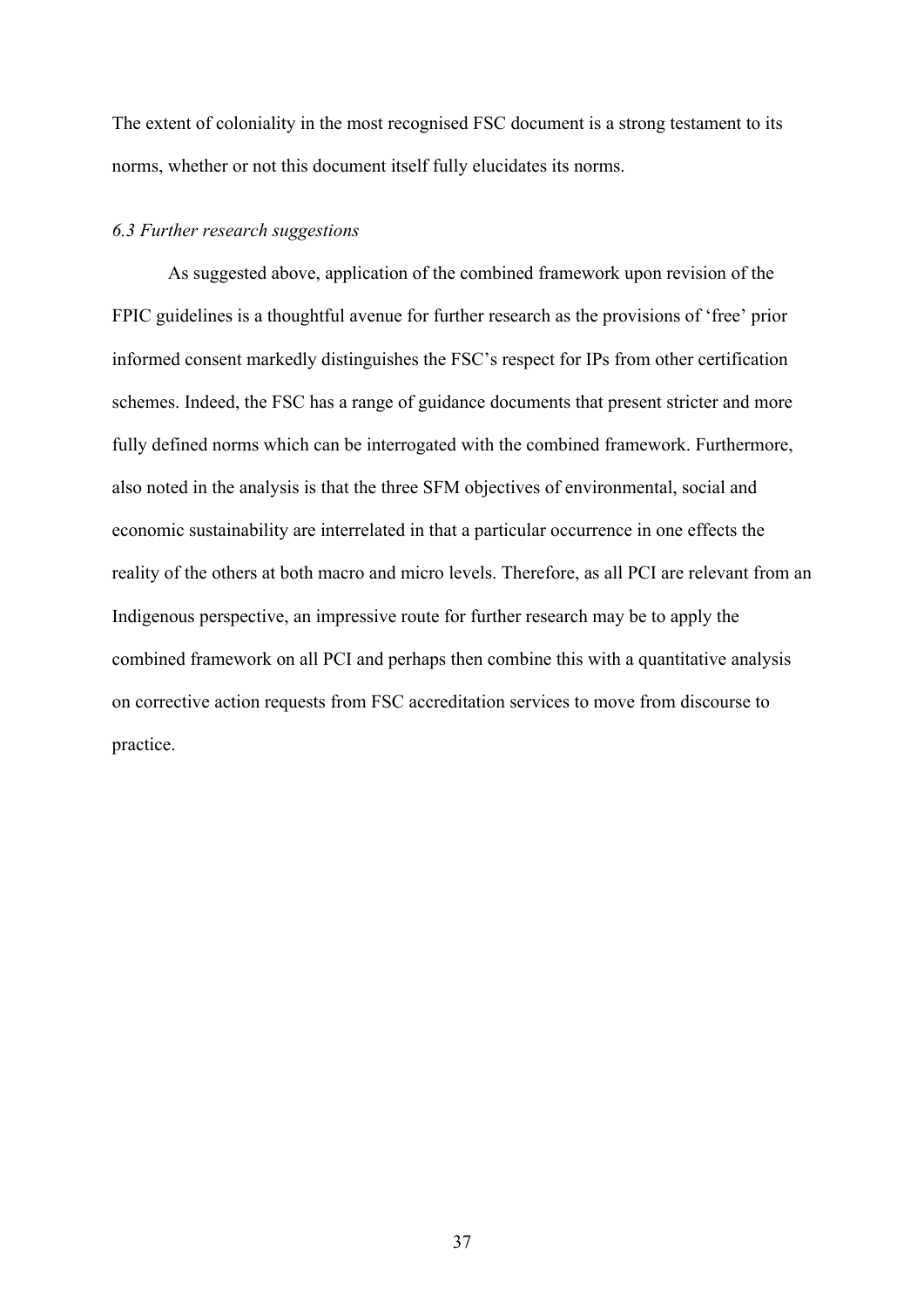## 7.0 Bibliography:

Breukink, G., Levin, J., Mo, K. (2015). *Profitability and sustainability in responsible forestry: Economic impacts of FSC certification on forest operators*. Available at: https://d2ouvy59p0dg6k.cloudfront.net/downloads/profitability\_and\_sustainability\_in\_respon sible\_forestry\_main\_report\_final.pdf. [Accessed  $19<sup>th</sup>$  August, 2019].

Cabello, J. and Gilbertson, T. (2012). A colonial mechanism to enclose lands: A critical review of two REDD+-focused special issues. *Ephemera*, 12(1/2), pp. 162-180.

Cashore, B. W., Auld, G., Newsom, D. (2004). *Governing through markets. Forest certification and the emergence of non-state authority*. New Haven: Yale University Press.

Cerutti, P., Lescuyer, G., Tacconi, L., Eba'a Atyi, R., Essiane, E., Nasi, R., Tabi Eckebil, P. and Tsanga, R. (2017). Social impacts of the Forest Stewardship Council certification in the Congo basin. *International Forestry Review*, 19(2), pp. 50-63.

Césaire, A. (2000). *Discourse on Colonialism*. Translated by J. Pinkham. New York: Monthly Review Press.

Chomba, S. W., Kariuki, J., Lund, J. F., & Sinclair, F. (2016). Roots of inequity: How the implementation of REDD+ reinforces past injustices. *Land Use Policy*, 50(1), pp. 202-213.

Corntassel, J. (2008). Toward Sustainable Self-Determination: Rethinking the Contemporary Indigenous-Rights Discourse. *Alternatives*, 33(1), pp. 105-132.

Cubbage, F., Diaz, D., Yapura, P., Dube, F. (2010). Impacts of forest management certification in Argentina and Chile. *Forest Policy and Economics*, 12(7), pp. 497-504.

Dei, G. J. S. (2006). Mapping the Terrain – Towards a New Politics of Resistance. In: G. J. S. Dei and A. Kempf. (eds.). *Anti-Colonialism and Education-The Politics of Resistance.* Rotterdam: Sense Publishers, pp. 1-24.

Fanon, F. (1986). *Black skin, White Masks*. Translated by C. L. Markmann. London: Pluto Press

Firestone, L. A. (2003). You say yes, I say no; defining community prior informed consent under the Convention on Biological Diversity. *Georgetown International Environmental Law review*, 16(1), pp. 171-207.

Foucault, M. (1994). *Power*. The New Press, New York.

FSC a. (n.d). *Consultation on Free, Prior and Informed Consent Guidelines | Forest Stewardship Council.* Available at: https://fsc.org/en/news/consultation-free-prior-andinformed-consent-guidelines. [Accessed 12<sup>th</sup> August, 2019].

FSC b. (n.d). *Forest Stewardship Council A.C. By-Laws (Ratified, September 1994; Editorial Revision, October 1996; Revised February 1999, August 2000, November 2002).* Available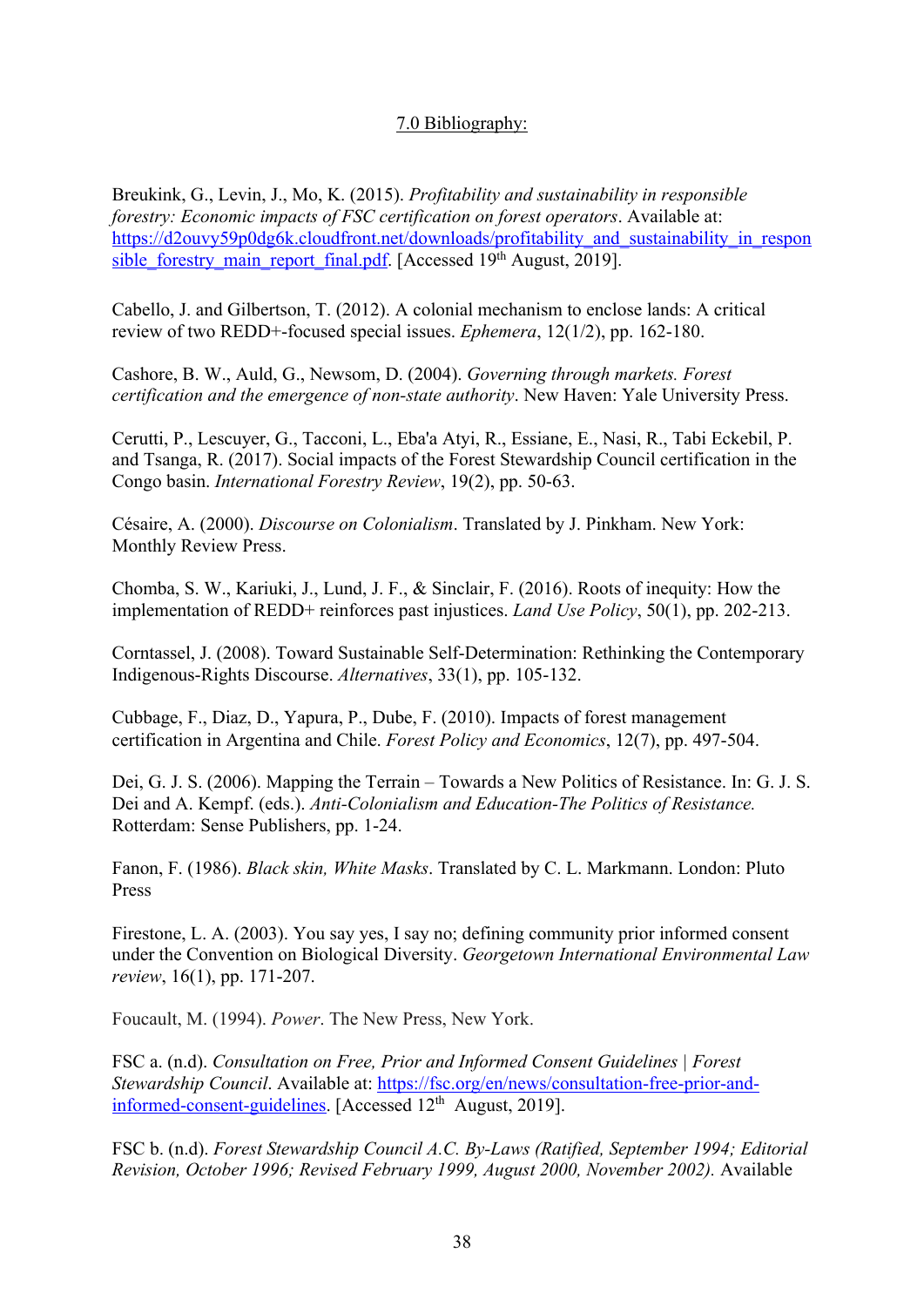at: http://us.fsc.org/download.fsc-international-bylaws.114.htm. [Accessed 19<sup>th</sup> August, 2019].

FSC. (2015). *Forest Stewardship Council-Global strategic plan 2015-2020.* Available at: https://ic.fsc.org/file-download.global-strategic-plan-2015-2020-english.3376.htm. [Accessed 19th August, 2019].

FSC. (2018). International Generic Indicators. FSC-STD-60-004 (version 2-0) EN. Germany, Bonn: Forest Stewardship Council. Available at: https://fsc.org/en/documentcenter/documents/335. [Accessed 16<sup>th</sup> August, 2019].

FSC Malaysia. (2018). The FSC National Forest Stewardship Standard of Malaysia. FSC-STD-MYS-01-2018 All forest types and scales EN. Malaysia, Selangor: FSC Malaysia. Available at: https://fsc.org/en/news/malaysian-fsc-national-forest-stewardship-standard-nfssre-published. [Accessed 17<sup>th</sup> August, 2019].

Geist, H. J., & Lambin, E. F. (2002). Proximate causes and underlying driving forces of tropical deforestation. *BioScience*, *52*(2), pp. 143-150.

Grove, R. (1997). *Ecology, Climate and Empire: Colonialism and Global Environmental History -1400-1940*. Cambridge, UK: White Horse Press.

Grove, R. (2002). Climatic fears: Colonialism and the history of environmentalism. *Harvard International Review*, 23(4), pp. 50-55.

Gulbrandsen, L. H. (2010). *Transnational Environmental Governance: The emergence and effects of the certification of forests and fisheries*. Cheltenham: Edward Elgar Publishing ltd.

Hagan, J.M., L.C. Irland, and A.A. Whitman. (2005). *Changing timberland ownership in the Northern Forest and implications for biodiversity*. A Publication of the Forest Conservation Program, Report # MCCS-FCP- 2005-1, Manomet Center for Conservation Sciences*,*  Brunswick, Maine.

Holder, C. (2009).Culture as an Activity and Human Right: An Important Advance for Indigenous Peoples and International Law*. Alternatives*, 33(1), pp. 7-28.

Huggan, G. and Tiffin, H. (2007). Green Postcolonialism. *Interventions*, 9(1), pp. 1-11.

Igoe, J. and Brockington, D. (2007). Neoliberal conservation: a brief introduction. *Conservation and Society*, 5(4), pp. 432-449.

IWGIA. (n.d.). *Indigenous Peoples in Malaysia.* Available at: https://www.iwgia.org/en/malaysia. [Accessed 12<sup>th</sup> August, 2019].

Kalonga, S. K., Midtgaard, F. and Klanderud, K. (2016). Forest certification as a policy option in conserving biodiveristy: an empirical study of forest management in Tanzania. *Forest Ecology and Management*, 361(1), pp. 1-12.

Kempf A. (2009) Contemporary Anticolonialism: A Transhistorical Perspective. In: Kempf A. (ed.) *Breaching the Colonial Contract-Explorations of Educational Purpose*. Volume 8. Dordrecht: Springer, pp. 13-34.